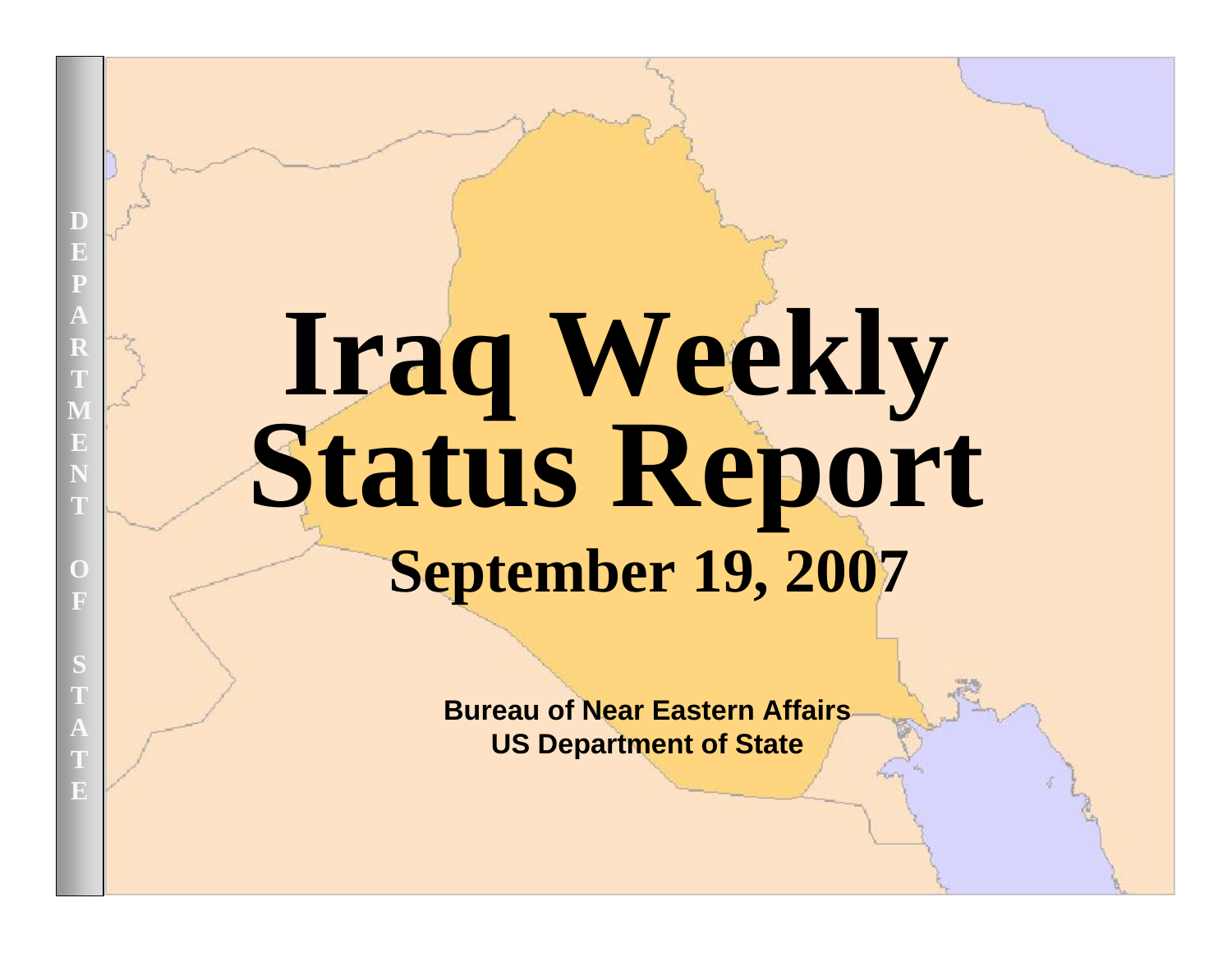### **Table of Contents**

This report provides weekly updates in the eight key areas identified as pillars of U.S. government policy for victory in Iraq.

| <b>SECTION</b>                                                      | <b>SLIDE</b> |
|---------------------------------------------------------------------|--------------|
| <b>Highlights</b>                                                   | 3            |
| Defeat the Terrorists and Neutralize the Insurgents                 | 5            |
| 2. Transition Irag to Security Self-Reliance                        | 6            |
| <b>Help Iragis to Forge a National Compact for Democratic</b><br>3. | 8            |
| <b>Government</b>                                                   |              |
| 4. Help Iraq Build Government Capacity and Provide Essential        | 10           |
| <b>Services</b>                                                     |              |
| 5. Help Irag Strengthen Its Economy                                 | 15           |
| 6. Help Iraq Strengthen the Rule of Law and Promote Civil Rights    | 23           |
| 7. Increase International Support for Irag                          | 24           |
| 8. Strengthen Public Understanding of Coalition Efforts and         | 26           |
| <b>Public Isolation of the Insurgents</b>                           |              |
| <b>Sources and Contact Information</b>                              | 27           |
| <b>Notes and Source Citations</b>                                   | 28           |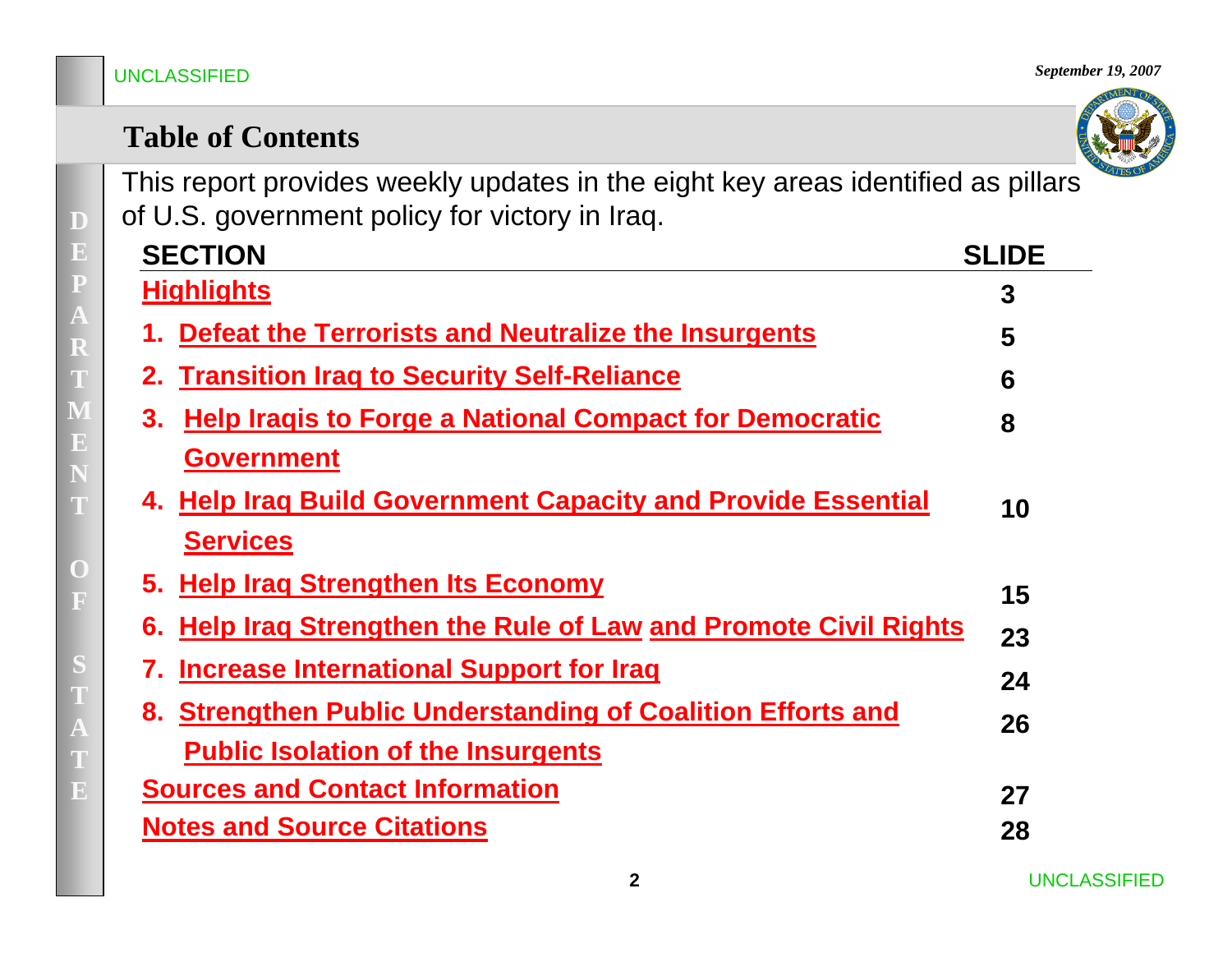### **Highlights**



#### **1.Defeat the Terrorists and Neutralize the Insurgents**

American military officials reported September 16 that they had captured a militant with a suspected link to the assassination of Shaykh Sattar, a Sunni tribal leader in western Iraq. Sattar was prominent in forming the SAA, or "Anbar Awakening", and taking a stance against al-Qaida's radical interpretation of Islam and their murder and intimidation campaign targeting innocent men, women and children.

#### **2.Transition Iraq to Security Self-Reliance**

The Police Training Center in Habbaniyah, Iraq trains more than 700 Iraqi Police students every ten weeks at the Basic Recruit Training course. Students of the center learn democratic values as well as human rights and equal treatment of all persons regardless of religious affiliation.

#### **3. Help Iraqis to Forge a National Compact for Democratic Government**

The political movement loyal to radical Shia cleric Muqtada al-Sadr has withdrawn from Iraq's governing Shia alliance, claiming Prime Minister Nuri al-Maliki had not consulted them over key decisions, depriving Maliki's coalition of 30 votes in the Council or Representatives.

#### **4.Help Iraq Build Government Capacity and Provide Essential Services**

The Iraq Oil Minister announced September 17 that Iraq will issue tenders to international oil companies to develop oil fields regardless of whether the energy sector law is further delayed. Minister al-Shahristani went on to add that the GOI has given its approval on the country's draft law this past July but noted it has still not been discussed by the parliament.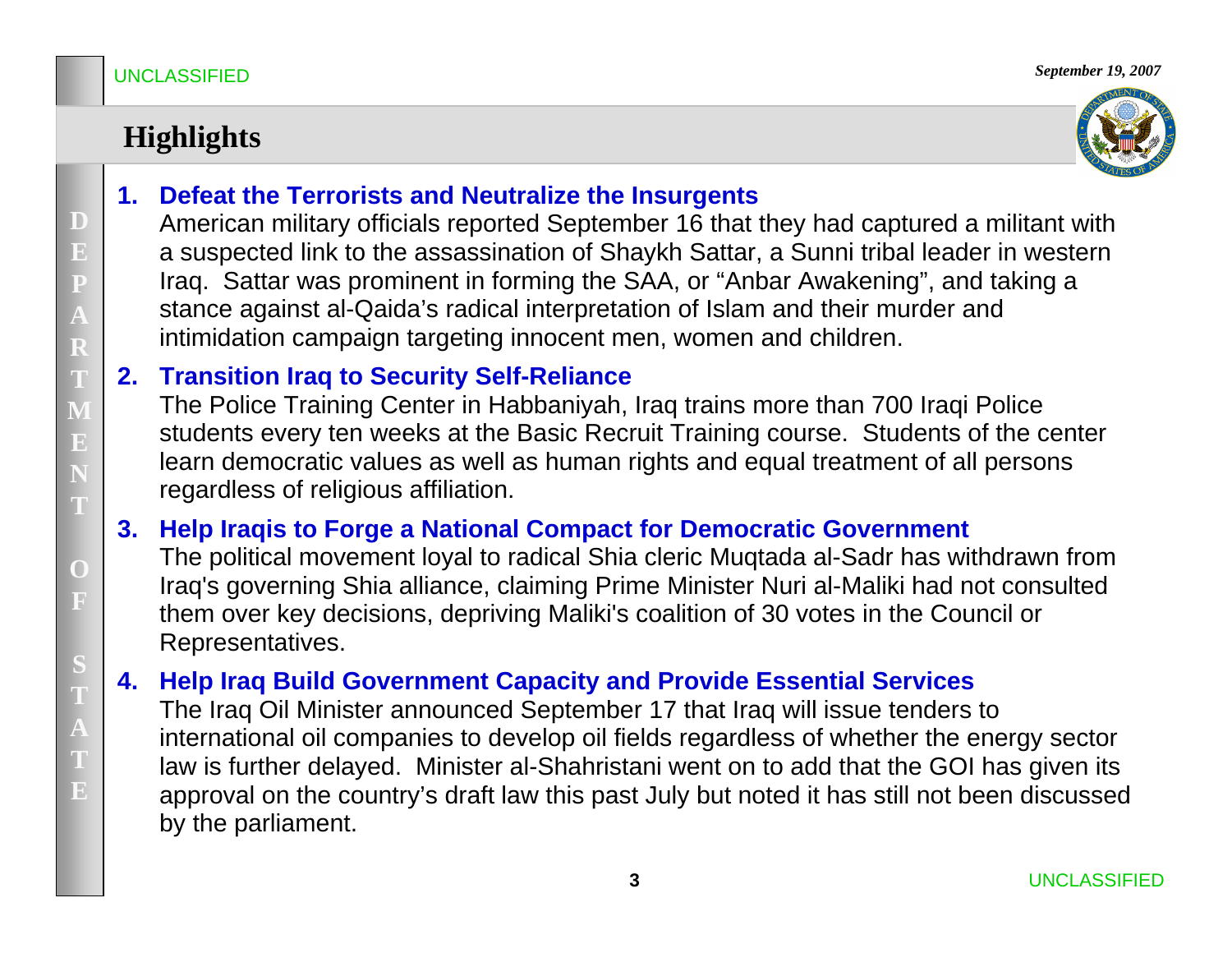### **Highlights**



### **5. Help Iraq Strengthen Its Economy**

Demand for the dollar was higher in the Iraqi's Central Bank's auction September 17, reaching \$86.2 million compared with \$54.4 million September 15. In its daily statement the bank said it had covered all bids, including \$11.9 million in cash and \$74 million in foreign transfers. The hike in demand for the dollar was due to the increase in for eign payments by the government.

#### **6. Help Iraq Strengthen the Rule of Law**

Iraqi Police and Coalition forces (CF) released a total of 67 detainees September 12 in Baqubah, as a demonstration of due process and in the spirit of Ramadan. Each individual freed said a prayer and took a pledge not to break the law nor bear arms against the Iraqi government or CF. They also agreed to assist both organizations whenever called upon.

#### **7.International Support for Iraq**

United Nations humanitarian agencies - the UN Children's Fund (UNICEF), UN Population Fund (UNFPA), UN High Commissioner for Refugee (UNHCR) and World Food Program ( WFP) - launched a joint \$84.8-million appeal to meet the health and nutrition needs of an estimated 2.2 million displaced Iraqis.

#### **8. Strengthen Public Understanding of Coalition Efforts and Public Isolation of the Insurgents**

In a front page editorial entitled " Under the Light of Assassinating Abu Risha", the independent al-Mada newspaper examined the assassination and discussed the penetration of al-Qaida and how it had previously attempted to assassinate Deputy PM al-Zubai. Al-Mada focused on the necessity of using patriotism as the sole standard for members of the Iraqi Security Forces.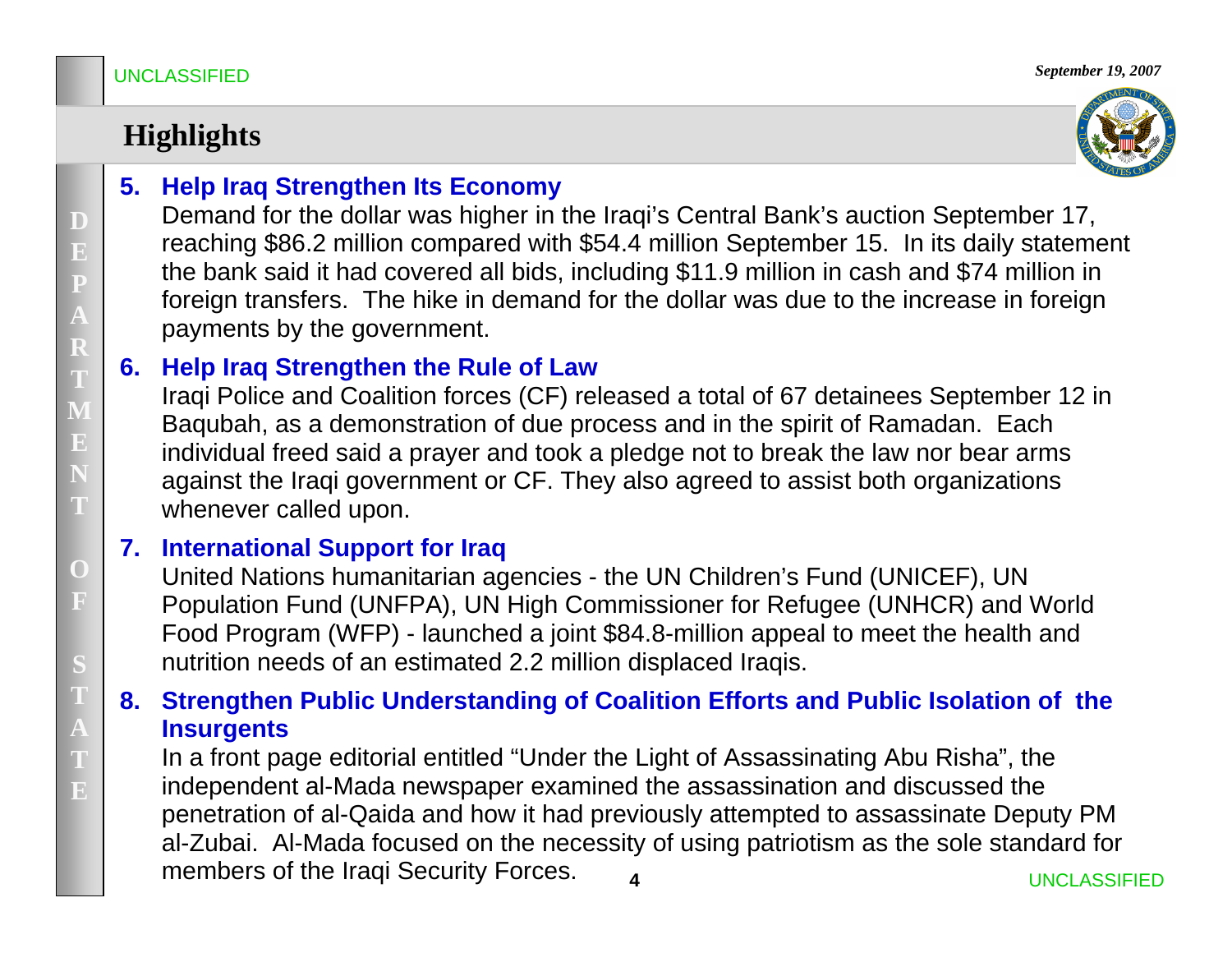### **[1.] Defeat the Terrorists and Neutralize the Insurgency**



### U.S. Captures Militant Tied to Killing of Sunni Tribal Leader:

• American military officials reported September 16 that they had captured a militant with a suspected link to the assassination of Shaykh Sattar, a Sunni tribal leader in western Iraq. Sattar was prominent in forming the SAA, or "Anbar Awakening", and taking a stance against al-Qaida's radical interpretation of Islam and their murder and intimidation campaign targeting innocent men, women and children. The U.S. military announced the arrest of Fallah Khalifa Fayyas al-Jumaili, caught during a raid near Balad, north of Baghdad. Jumaili, also known as Abu Khamis, was involved in a plot to kill several Sunni leaders working with the Americans against Sunni extremists, the military said.

#### Lightning Hammer II Exposes VBIED Factory:

- • Task Force Lightning Soldiers from 4/2 Stryker Brigade Combat Team uncovered a Vehicle Borne Improvised Explosive Device (VBIED) factory in southern Diyala Province September 10 as part of their continuing Lightning Hammer II Operation. The VBIED complex consisted of six separate buildings, each apparently used for a different purpose in building the VBIEDs.
- $\bullet$  Since the beginning of Operation Lightning Hammer II, at least 58 al-Qaida operatives have been killed, 369 have been detained, 50 weapons caches have been discovered, 80 IEDs found and cleared and 24 VBIEDs have been destroyed.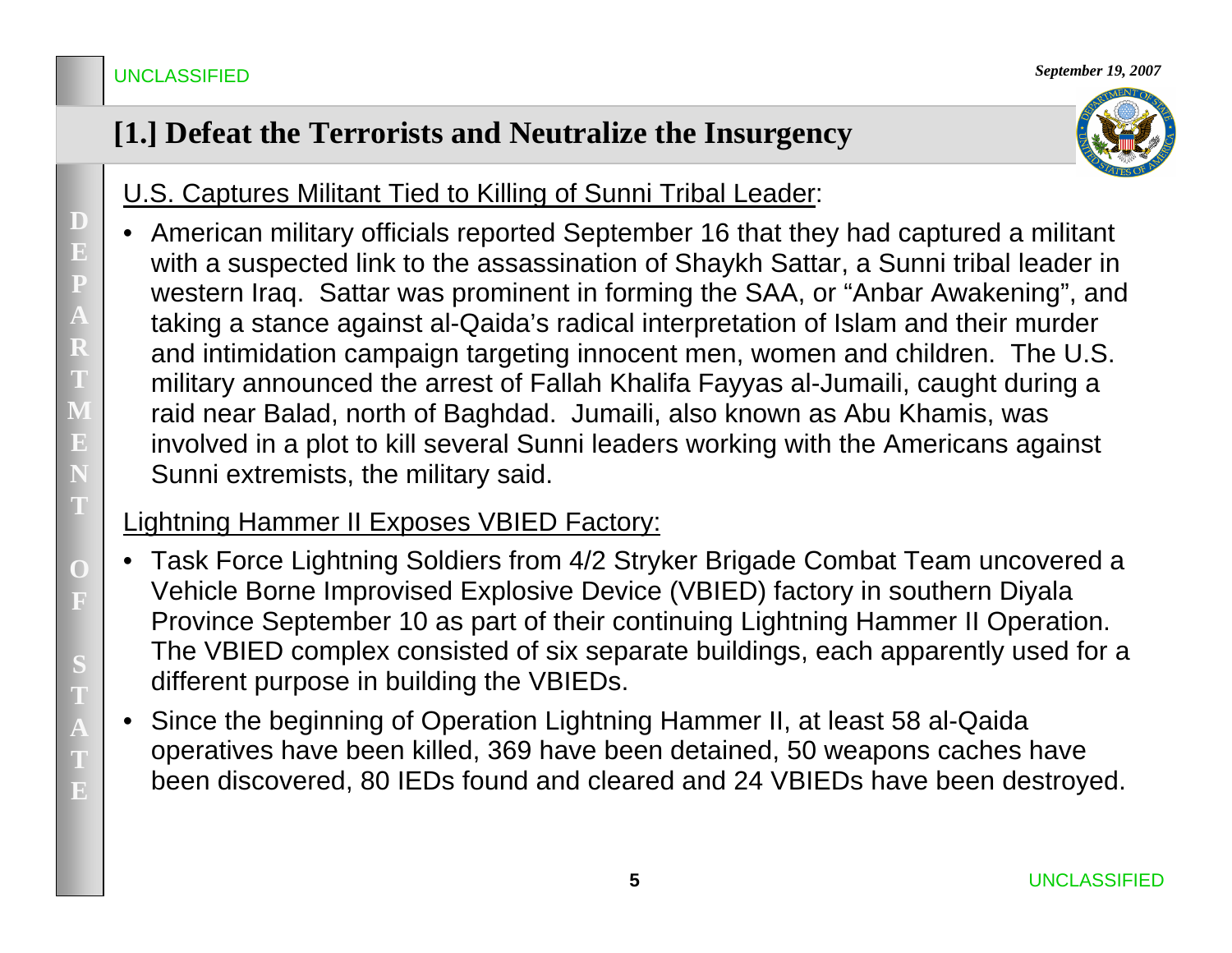### **[2.] Transition to Security Self-Reliance – Iraqi Security Forces**

#### **Iraqi Police Undergo Specialized Training:**

• The Police Training Center in Habbaniyah, Iraq trains more than 700 Iraqi Police students in the Basic Recruit Training course every ten weeks. Students of the center learn democratic values as well as human rights and equal treatment of all persons regardless of religious affiliation. The training consists of weapons familiarization, rules of engagement and tolerance (including diversity awareness). Educating the students about common stereotypes and prejudices, to include their own, and alternatives to eliminate or suppress them is vital.

### Iraq Civil Defense Training Center Opens in Baghdad:

• The Iraqi Civil Defense Directorate opened its doors to Iraq's first Civil Defense training center in Baghdad's International Zone. The facility will provide the people of Iraq with a national training center to develop the capabilities of civil defense at both basic and advanced levels. The center will train fire fighter leaders and instructors. From this training facility the students return to their home town or province to integrate what they have learned with their local fire station.

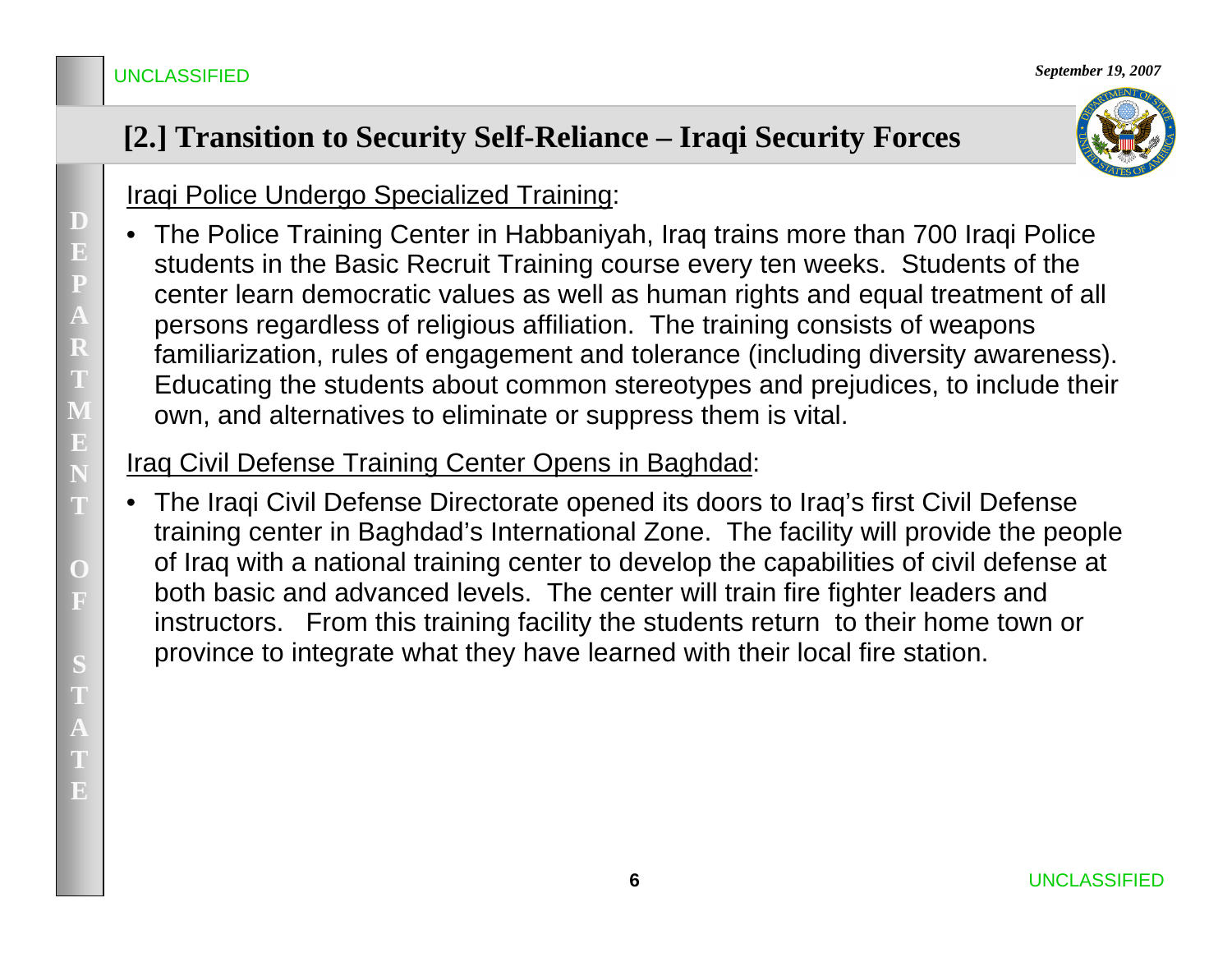#### **[2.] Transition Iraq to Security Self-Reliance – Iraqi Security Forces**



### **Ministry of Interior Forces**

| <b>COMPONENT</b>                  | <b>TRAINED &amp;</b><br><b>EQUIPPED</b> |
|-----------------------------------|-----------------------------------------|
| <b>POLICE</b>                     | ~135,000                                |
| <b>NATIONAL</b><br><b>POLICE</b>  | $\sim$ 26,300                           |
| <b>OTHER MOI</b><br><b>FORCES</b> | $-32,900$                               |
| <b>TOTAL</b>                      | $~194,200*$                             |

#### **Ministry of Defense Forces**

| <b>COMPONENT</b> | <b>OPERATIONAL</b> |
|------------------|--------------------|
| <b>ARMY</b>      | $~163,500***$      |
| <b>AIR FORCE</b> | $-900$             |
| <b>NAVY</b>      | $-1,100$           |
| <b>TOTAL</b>     | $~165,500**$       |

## **Total Trained & Equipped ISF: ~359,700\*\*\*\***

**\* Ministry of Interior Forces: Unauthorized absence personnel are included in these numbers \*\* Ministry of Defense Forces: Unauthorized absence personnel are not included in these numbers \*\*\* Army numbers include Special Operations Forces and Support Forces \*\*\*\* Does not include the approximately 144,000 Facilities Protection Service personnel working in 27** 

**Latest Data Available**

**ministries**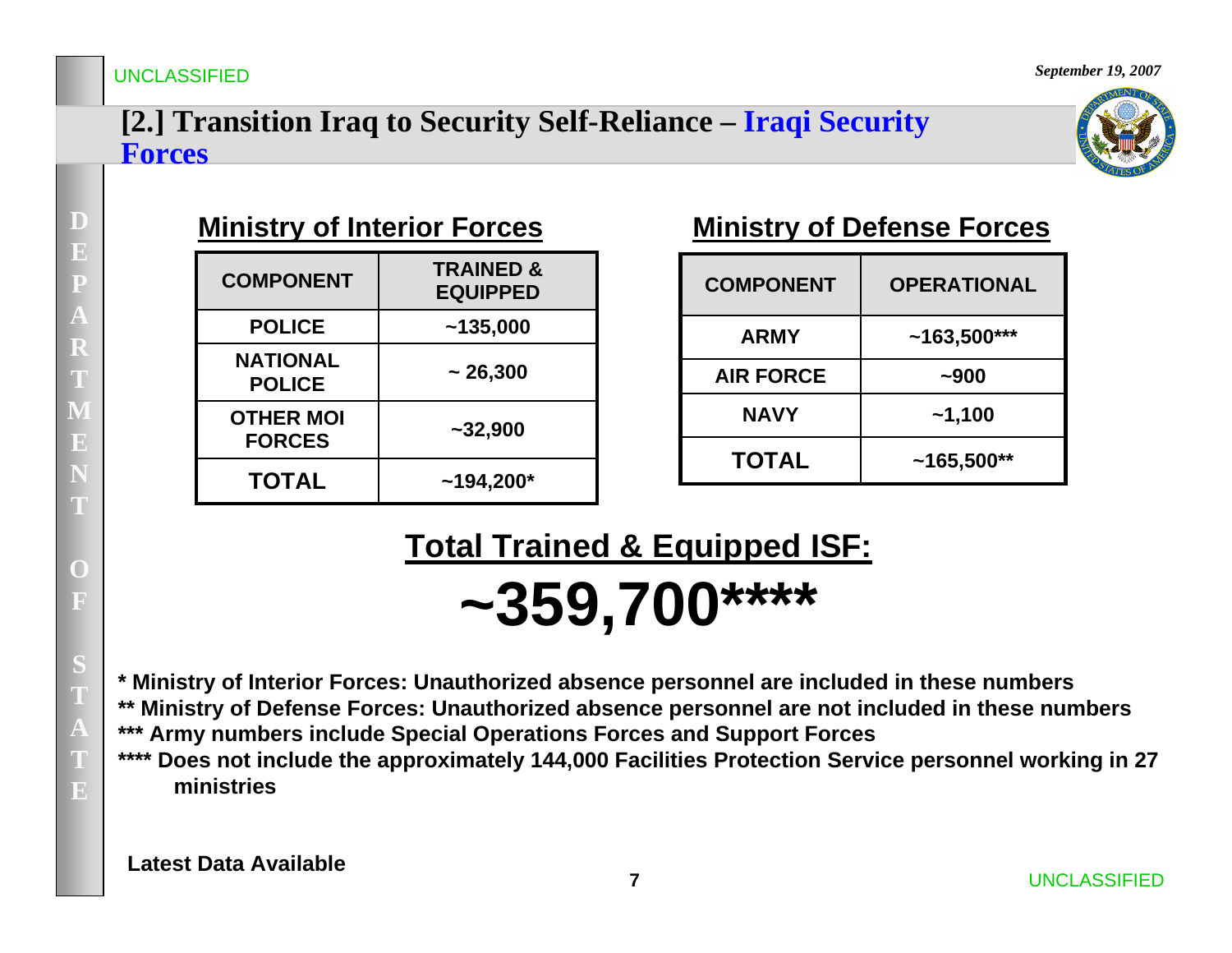#### *September 19, 2007*

#### **[3.] Help Iraqis to Forge a National Compact for Democratic Government**



### Muqtada al-Sadr's Followers Leave Iraq's Ruling Shia Coalition:

• The political movement loyal to radical Shia cleric Muqtada al-Sadr has withdrawn from Iraq's governing Shia alliance, claiming Prime Minister Maliki had not consulted them over key decisions and depriving Prime Minister Maliki's coalition of 30 votes in the Council of Representatives. The decision, announced at a news conference in the holy city of Najaf, comes five months after Sadr pulled out his ministers from the cabinet.

### Sunni Shaykh Who Confronted al-Qaida in Iraq is Killed in Bombing:

• Abdul Sattar Buzaigh al-Rishawi, a high-profile Sunni Arab shaykh influential in the recent Sunni success in combating al-Qaida in Iraq in Anbar Province, was killed in a bomb attack September 13.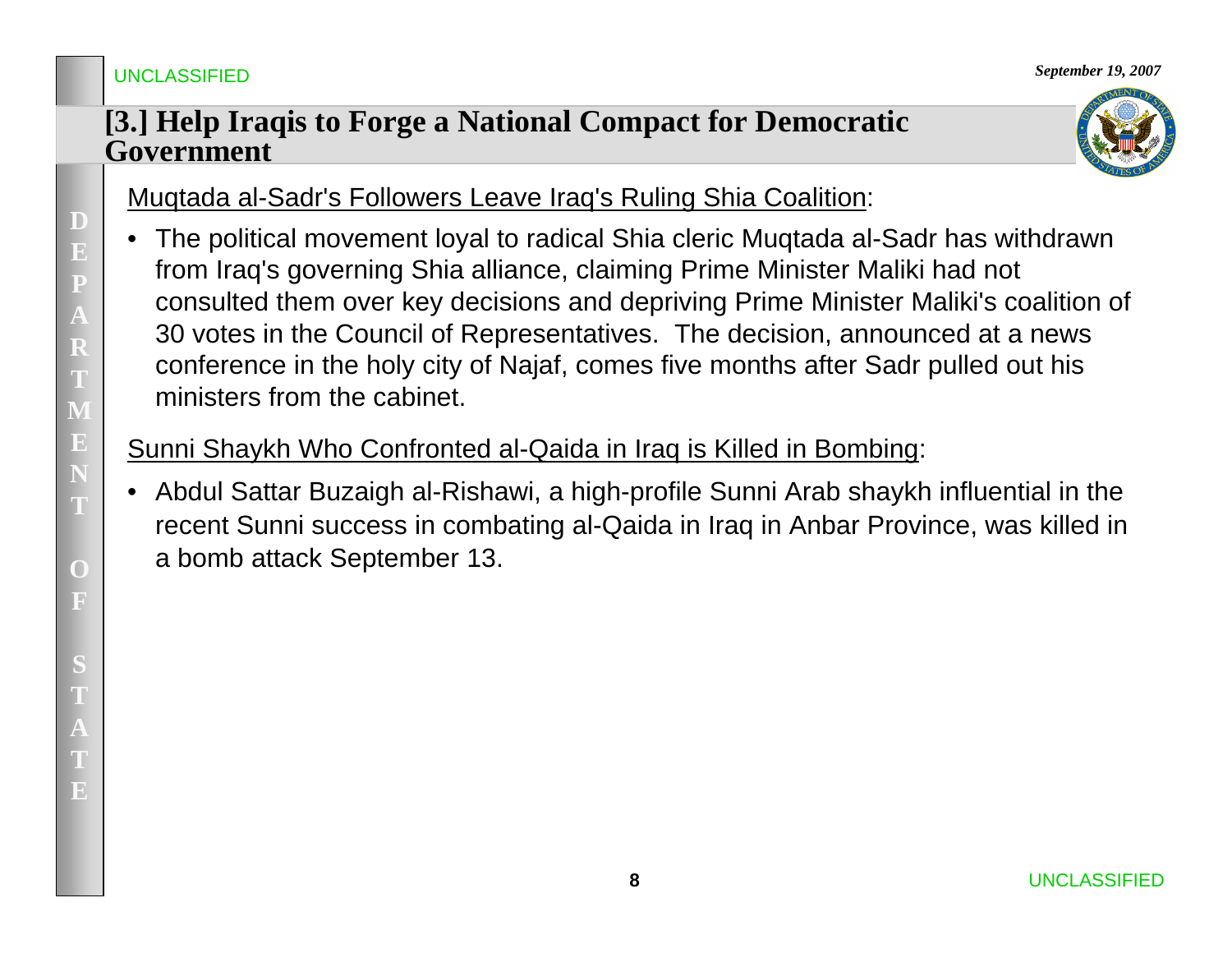*September 19, 2007*

#### **[3.] Help Iraqis to Forge a National Compact for Democratic Government** - **Iraqi National Unity Government**

|                                                        |                                                             |                                                                |                            |                                      |                                                      |                                                         |                                                       | $\alpha$ <sub>E</sub> son                                        |  |                                                                  |
|--------------------------------------------------------|-------------------------------------------------------------|----------------------------------------------------------------|----------------------------|--------------------------------------|------------------------------------------------------|---------------------------------------------------------|-------------------------------------------------------|------------------------------------------------------------------|--|------------------------------------------------------------------|
|                                                        |                                                             |                                                                |                            | <b>President</b>                     |                                                      |                                                         |                                                       |                                                                  |  |                                                                  |
|                                                        | <b>Deputy President</b>                                     |                                                                |                            | Jalal Talabani                       |                                                      | <b>Deputy President</b>                                 |                                                       |                                                                  |  |                                                                  |
|                                                        | Tariq al-Hashimi                                            |                                                                |                            |                                      |                                                      | 'Adil 'Abd al-Mahdi                                     |                                                       | $(F)$ = Female                                                   |  |                                                                  |
|                                                        |                                                             |                                                                |                            | <b>Prime Minister</b>                |                                                      |                                                         |                                                       | * Vacant                                                         |  |                                                                  |
|                                                        | <b>Deputy Prime Minister</b>                                |                                                                |                            | Nuri al-Maliki                       |                                                      | <b>Deputy Prime Minister</b>                            |                                                       |                                                                  |  |                                                                  |
|                                                        | <b>Barham Salih</b>                                         |                                                                |                            |                                      |                                                      | Salam al-Zawba'i                                        |                                                       |                                                                  |  |                                                                  |
| <b>Minister of</b><br><b>Agriculture</b>               | <b>Minister of</b><br><b>Communications</b>                 | <b>Minister of Culture</b>                                     |                            | <b>Minister of Defense</b>           |                                                      | <b>Minister of Displacement</b><br>& Migration          |                                                       | <b>Minister of</b><br><b>Electricity</b>                         |  |                                                                  |
|                                                        | <b>Muhammad Tawfig</b><br><b>Allawi</b>                     | $\star$                                                        |                            | <b>Abdul Qadir Muhammed</b><br>Jasim |                                                      | Abd al-Samad Rahman<br><b>Sultan</b>                    |                                                       | <b>Karim Wahid</b>                                               |  |                                                                  |
| <b>Minister of</b><br><b>Education</b>                 | <b>Minister of</b><br><b>Environment</b>                    |                                                                | <b>Minister of Finance</b> | <b>Affairs</b>                       | <b>Minister of Foreign</b>                           | <b>Minister of Health</b>                               |                                                       | <b>Minister of Higher</b><br><b>Education</b>                    |  |                                                                  |
| Khudayyir al-Khuza'i                                   | Narmin 'Uthman (F)                                          | Bayan Jabr                                                     |                            |                                      |                                                      |                                                         | Hoshyar Zebari                                        |                                                                  |  | Abd Dhiyab al-Ajili                                              |
| <b>Minister of Human</b><br><b>Rights</b>              | <b>Minister of Industry</b><br>& Minerals                   | <b>Minister of</b><br><b>Interior</b>                          |                            |                                      | <b>Minister of Justice</b>                           | <b>Minister of Housing &amp;</b><br><b>Construction</b> |                                                       | <b>Minister of Labor &amp;</b><br><b>Social Affairs</b>          |  |                                                                  |
| Wijdan Mikha'il (F)                                    | Fawzi al-Hariri                                             |                                                                | Jawad al-Bulani            |                                      | Safa al Safi (acting)                                | Bayan Daza'l (F)                                        |                                                       | <b>Mahmud Muhammad</b><br>Jawad al-Radi                          |  |                                                                  |
| <b>Minister of Oil</b>                                 | <b>Minister of</b><br><b>Planning</b>                       |                                                                | <b>Minister of Trade</b>   |                                      |                                                      |                                                         | <b>Minister of Science &amp;</b><br><b>Technology</b> | <b>Minister of Municipalities</b><br>& Public Works              |  | <b>Minister of</b><br><b>Transportation</b>                      |
| Husayn al-<br>Shahristani                              | Ali Baban                                                   | Abd al-Falah al-<br>Sudani                                     |                            | Ra'id Fahmi Jahid                    |                                                      | <b>Riyad Ghurayyib</b>                                  |                                                       |                                                                  |  |                                                                  |
| <b>Minister of Water</b><br><b>Resources</b>           | <b>Minister of Youth &amp;</b><br><b>Sports</b>             |                                                                |                            |                                      | <b>Minister of State for</b><br><b>Civil Society</b> |                                                         |                                                       | <b>Minister of State for</b><br><b>National Dialogue Affairs</b> |  | <b>Minister of State for National</b><br><b>Security Affairs</b> |
| 'Abd al-Latif Rashid                                   | Jasim Muhammad Ja'far                                       | Wijdan Mikha'il (acting)                                       |                            |                                      |                                                      | Akram al-Hakim                                          |                                                       | Shirwan al-Waili                                                 |  |                                                                  |
| <b>Minister of State for</b><br><b>Foreign Affairs</b> | <b>Minister of State for</b><br><b>Governorates Affairs</b> | <b>Minister of State for</b><br><b>Tourism and Antiquities</b> |                            |                                      |                                                      | <b>Minister of State for</b><br><b>Women's Affairs</b>  |                                                       | <b>Minister of State for</b><br><b>CoR Affairs</b>               |  |                                                                  |
| Rafi Hiyad al-Isawi                                    | $\star$                                                     |                                                                | $\star$                    |                                      |                                                      | <b>Fatin Abd al-Rahman</b><br>Mahmud (F)                |                                                       | Safa al-Safi<br><b>UNCLASSIFIED</b>                              |  |                                                                  |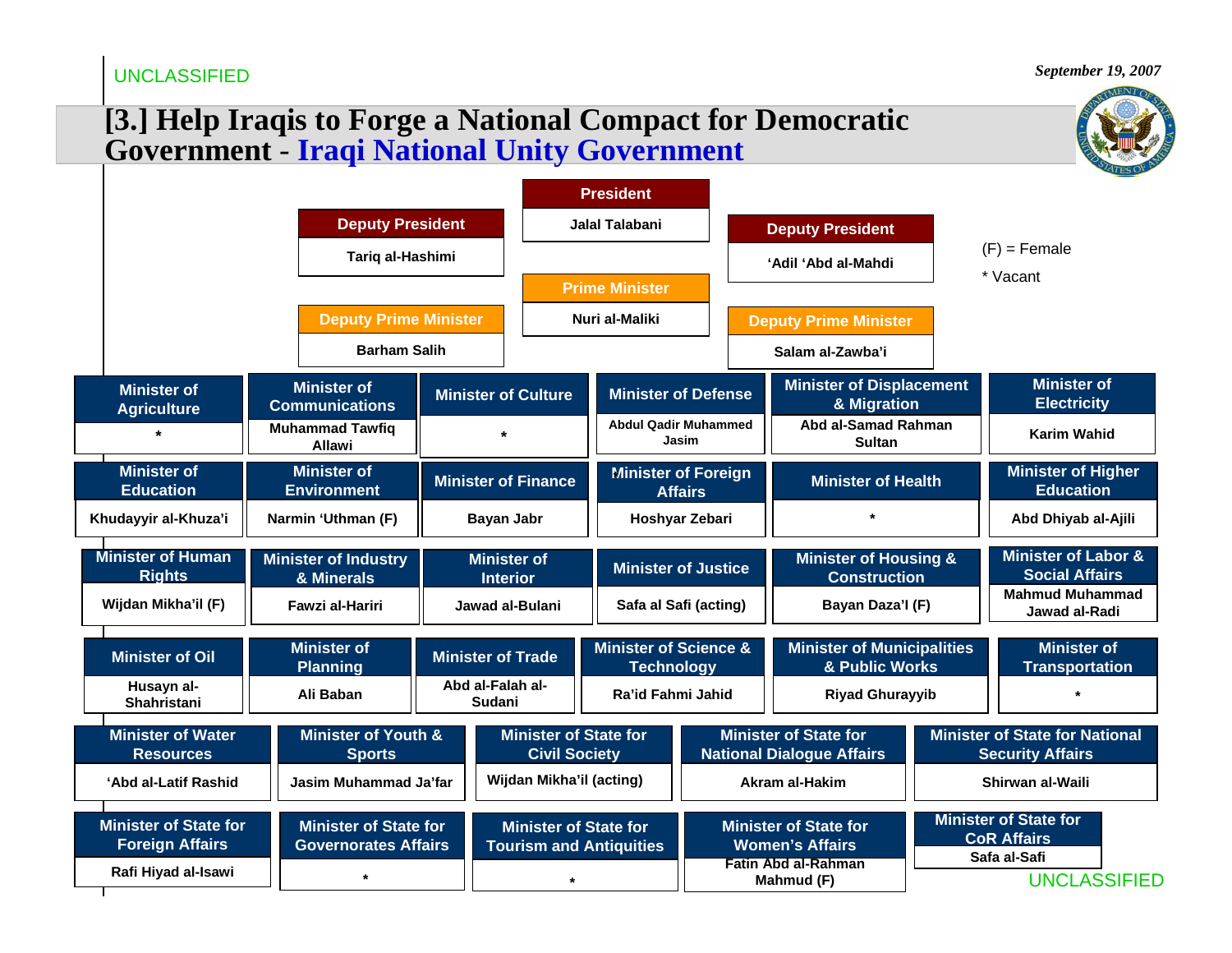*September 19, 2007*

#### **[4.] Help Iraq Build Government Capacity and Provide Essential Services – Financials from Iraq Relief and Reconstruction Fund (IRRF) 1 and IRRF 2**



|                                                         |             |                      | <b>Obligated</b><br><b>Committed</b> |                |               | <b>Disbursed</b> |                |         |                  |                |         |
|---------------------------------------------------------|-------------|----------------------|--------------------------------------|----------------|---------------|------------------|----------------|---------|------------------|----------------|---------|
| <b>Sector</b>                                           | Apportioned | <b>Unapportioned</b> | <b>Last Week</b>                     | <b>Current</b> | <b>Change</b> | <b>Last Week</b> | <b>Current</b> | Change  | <b>Last Week</b> | <b>Current</b> | Change  |
| <b>Security and Law</b><br>Enforcement                  | \$4,984.74  | \$19.88              | \$4,961.23                           | \$4,961.23     | \$0.00        | \$4,959.95       | \$4,959.95     | \$0.00  | \$4,816.89       | \$4,816.89     | \$0.00  |
| Justice, Public Safety and<br><b>Civil Society</b>      | \$2,283.59  | \$24.07              | \$2,259.62                           | \$2,259.62     | \$0.00        | \$2,253.73       | \$2,253.73     | \$0.00  | \$2,076.52       | \$2,077.11     | \$0.59  |
| <b>Electricity Sector</b>                               | \$4,190.56  | \$34.53              | \$4,125.05                           | \$4,125.05     | \$0.00        | \$4,006.65       | \$4,006.65     | \$0.00  | \$3,506.55       | \$3,506.55     | \$0.00  |
| Oil Infrastructure                                      | \$1,713.78  | \$10.92              | \$1,594.35                           | \$1,594.35     | \$0.00        | \$1,545.57       | \$1,545.57     | \$0.00  | \$1,478.69       | \$1,478.69     | \$0.00  |
| <b>Water Resources and</b><br><b>Sanitation</b>         | \$2,084.08  | \$17.57              | \$1,975.76                           | \$1,975.76     | \$0.00        | \$1,930.88       | \$1,930.88     | \$0.00  | \$1,686.77       | \$1,686.77     | \$0.00  |
| <b>Transportation and</b><br><b>Communications</b>      | \$452.99    | \$4.01               | \$452.93                             | \$452.93       | \$0.00        | \$449.58         | \$449.58       | \$0.00  | \$362.35         | \$362.35       | \$0.00  |
| Roads, Bridges and<br><b>Construction</b>               | \$332.34    | \$1.26               | \$322.81                             | \$322.81       | \$0.00        | \$320.82         | \$320.82       | \$0.00  | \$233.32         | \$233.32       | \$0.00  |
| <b>Health Care</b>                                      | \$812.72    | \$9.76               | \$771.09                             | \$771.09       | \$0.00        | \$761.40         | \$761.40       | \$0.00  | \$690.27         | \$690.27       | \$0.00  |
| <b>Private Sector Development</b>                       | \$820.51    | \$2.04               | \$810.50                             | \$810.50       | \$0.00        | \$810.50         | \$810.50       | \$0.00  | \$794.23         | \$794.23       | \$0.00  |
| Education, Refugees, Human<br><b>Rights, Governance</b> | \$436.57    | \$0.03               | \$408.44                             | \$422.94       | \$14.50       | \$408.36         | \$422.86       | \$14.50 | \$371.21         | \$380.06       | \$8.85  |
| Admin Expense (USAID,<br>STATE)                         | \$210.60    | \$2.40               | \$209.95                             | \$209.95       | \$0.00        | \$209.95         | \$209.95       | \$0.00  | \$188.08         | \$204.54       | \$16.45 |
| <b>Total</b>                                            | \$18,322.47 | \$126.48             | \$17,891.74                          | \$17,906.24    | \$14.50       | \$17,657.39      | \$17,671.89    | \$14.50 | \$16,204.90      | \$16,230.79    | \$25.90 |
| <b>IRRF II Non-Construction</b>                         |             |                      | \$7,688.48                           | \$7,702.98     | \$14.50       | \$7,681.64       | \$7,696.14     | \$14.50 | \$7,256.38       | \$7,282.27     | \$25.90 |
| <b>IRRF II Construction</b>                             |             |                      | \$9,683.56                           | \$9,683.56     | \$0.00        | \$9,456.05       | \$9,456.05     | \$0.00  | \$8,438.92       | \$8,438.92     | \$0.00  |
| <b>IRRF II Overhead</b>                                 |             |                      | \$519.70                             | \$519.70       | \$0.00        | \$519.70         | \$519.70       | \$0.00  | \$509.60         | \$509.60       | \$0.00  |
| <b>IRRF I Total</b>                                     | \$2,473.30  | \$0.00               | \$2,473.30                           | \$2,473.30     | \$0.00        | \$2,232.3        | \$2,232.3      | \$0.00  | \$2,139.00       | \$2,139.0      | \$0.00  |
| Grand Total IRRF I & II                                 | \$20,795.77 | \$126.48             | \$20,365.04                          | \$20,379.54    | \$14.50       | \$19,889.69      | \$19,904.19    | \$14.50 | \$18,343.90      | \$18,369.79    | \$25.90 |

#### UNCLASSIFIED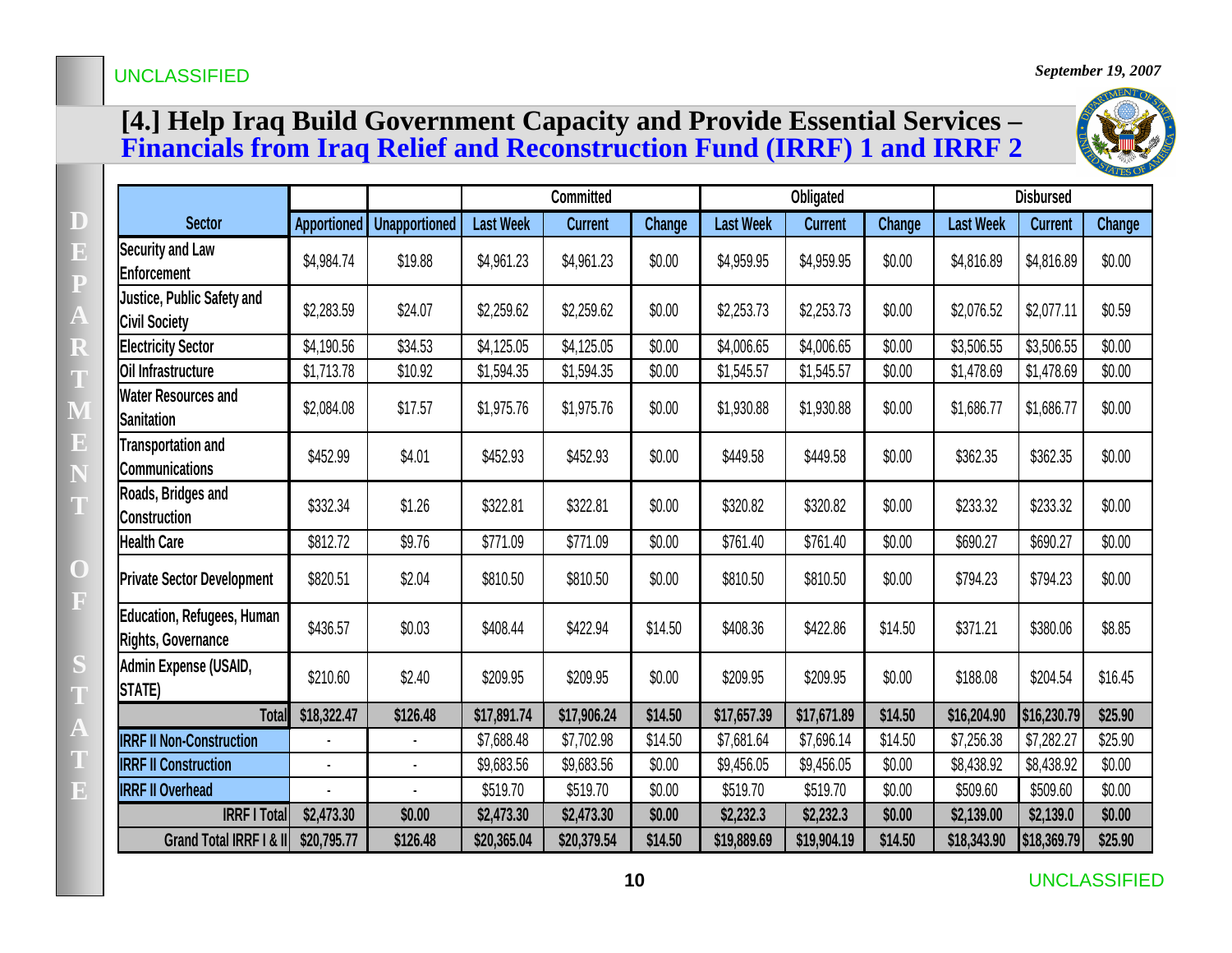*September 19, 2007*

#### **[4.] Help Iraq Build Government Capacity and Provide Essential Services – Electricity Overview**



- Daily electricity demand September 12-18 was 20% above the same period in 2006. Daily supply from the electricity grid was 21% above 2006; it met 58% of total electricity demand, unchanged from the year-earlier period.
- Average hours of power via electricity grid after meeting demand from essential services: Baghdad 7.7 and nationwide 12.4. Year-ago levels were Baghdad 6.4 and nationwide 11.1.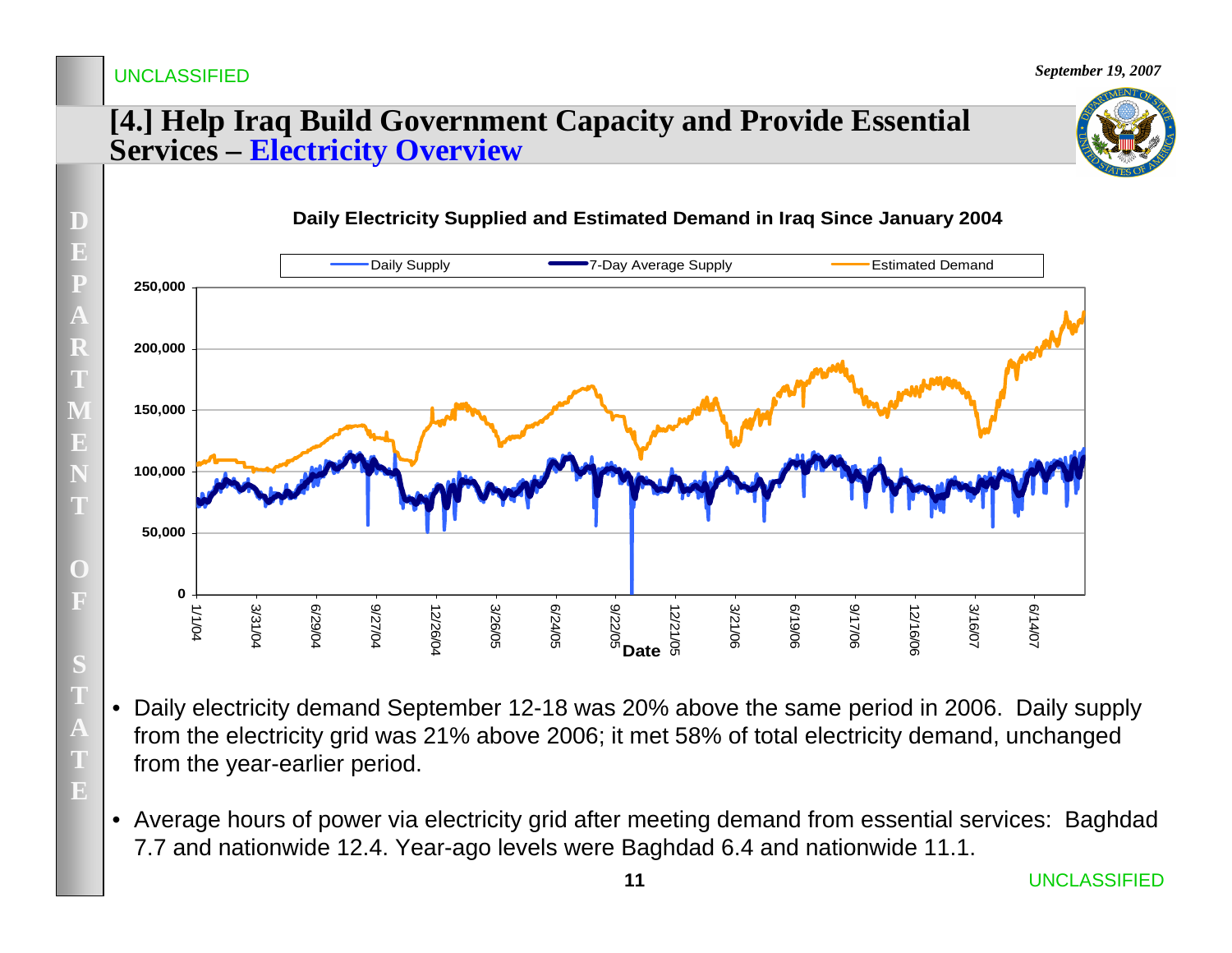#### **[4.] Help Iraq Build Government Capacity and Provide Essential Services – Provision of Essential Services**

### Petrochemical:

- • The Iraq Oil Minister announced September 17 that Iraq will issue tenders to international oil companies to develop oil fields regardless of whether the energy sector law is further delayed. Minister al-Shahristani went on to add that the GOI has given its approval on the country's draft law this past July but noted it has still not been discussed by the parliament.
- • Iraq's Kurdish Regional Government (KRG) has demanded that the Minister of Oil be replaced after his remarks that oil contracts signed by the regional government are illegal. KRG spokesman Khalid Saleh told reporters September 17 that al-Shahristani should quit rather than interfere in the internal affairs of the Kurdish region. Kurdish officials say they will honor the contracts and also claim to have reached an agreement with Baghdad to received 17% of the country's oil revenues.

### Hydroelectric:

• Kurdish media reported September 12 that resettlement of families has begun in support of the new hydroelectric power plant in Eastern Turkey/Kurdistan, which will sit on the Tigris River. The 1.2 billion Euro project is set to be finished by 2015. The dam is being financed and constructed by Ilisu – a consortium of Austrian, German, and Swiss companies. The dam will be structured around a reservoir with a surface of more than 300 square kilometers.

**D**

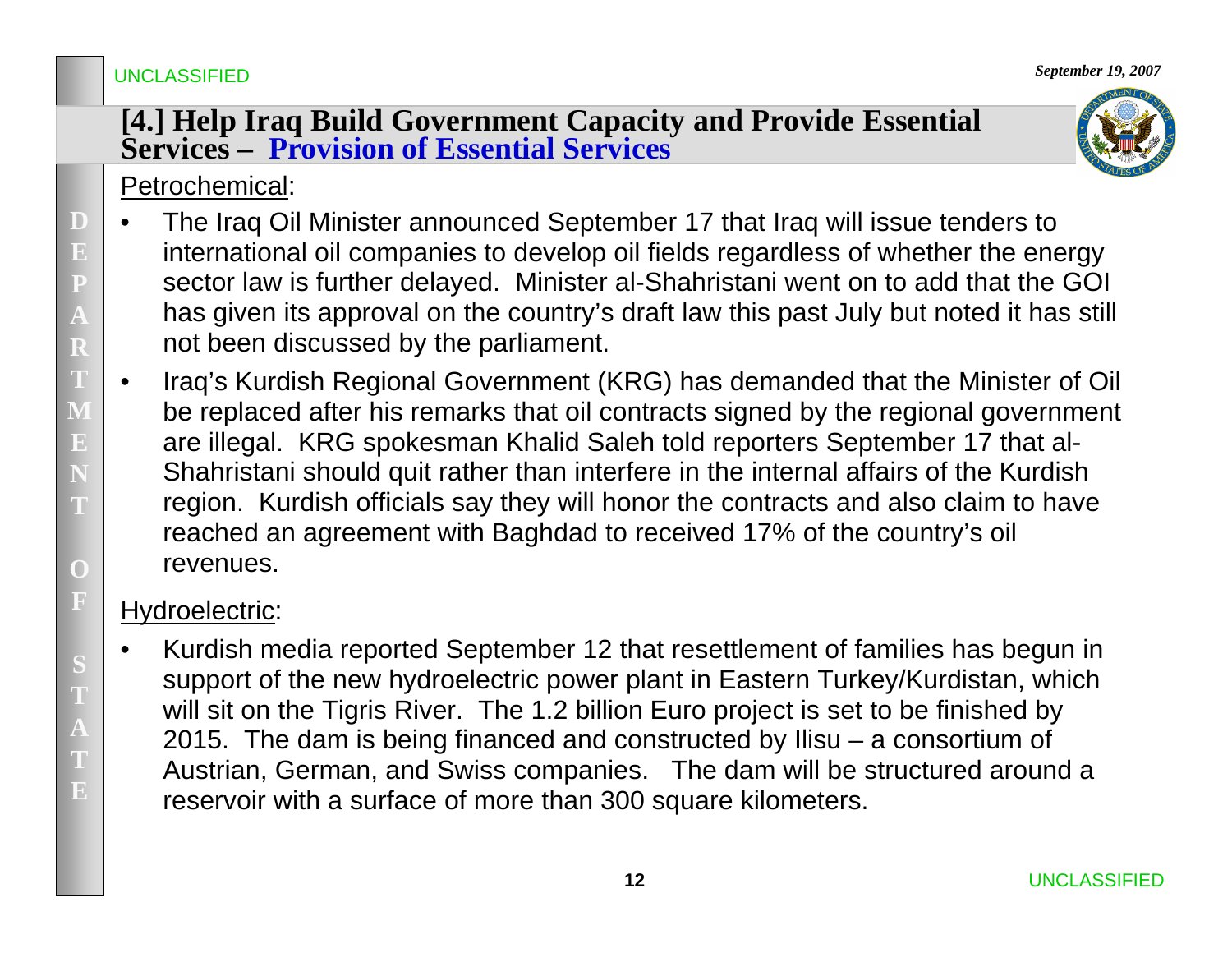#### **[4.] Help Iraq Build Government Capacity and Provide Essential Services – Provision of Essential Services**

#### Healthcare:

• Kurdistan's health minister reported September 14 that the region had between 800 to 1,000 confirmed cases of cholera, describing earlier reports on the presence of 7,000 cases in the region as baseless. Zeryan Abdul Rahman reported that there are 7,000 diarrhea cases (not cholera) and the statement released to the World Health Organization was inaccurate. All public water systems in the affected areas have been chlorinated and samples are being regularly collected and tested. The source of the outbreak has not yet been identified. The outbreak is currently affecting portions of Irbil, Sulaimaniya, and Kirkuk.

### Electricity:

• During 2004-2006, electricity supply from the national grid reached its highest level during July and August and then declined. Supply for July-August 2007 was below previous years. In contrast to those years, however, it has so far not begun to decline; on the contrary, on several recent days it has surpassed the highest level achieved in any month during 2004-2006. This higher supply combined with the seasonal decline in demand has at least temporarily restored the percentage of demand served to the year-earlier level.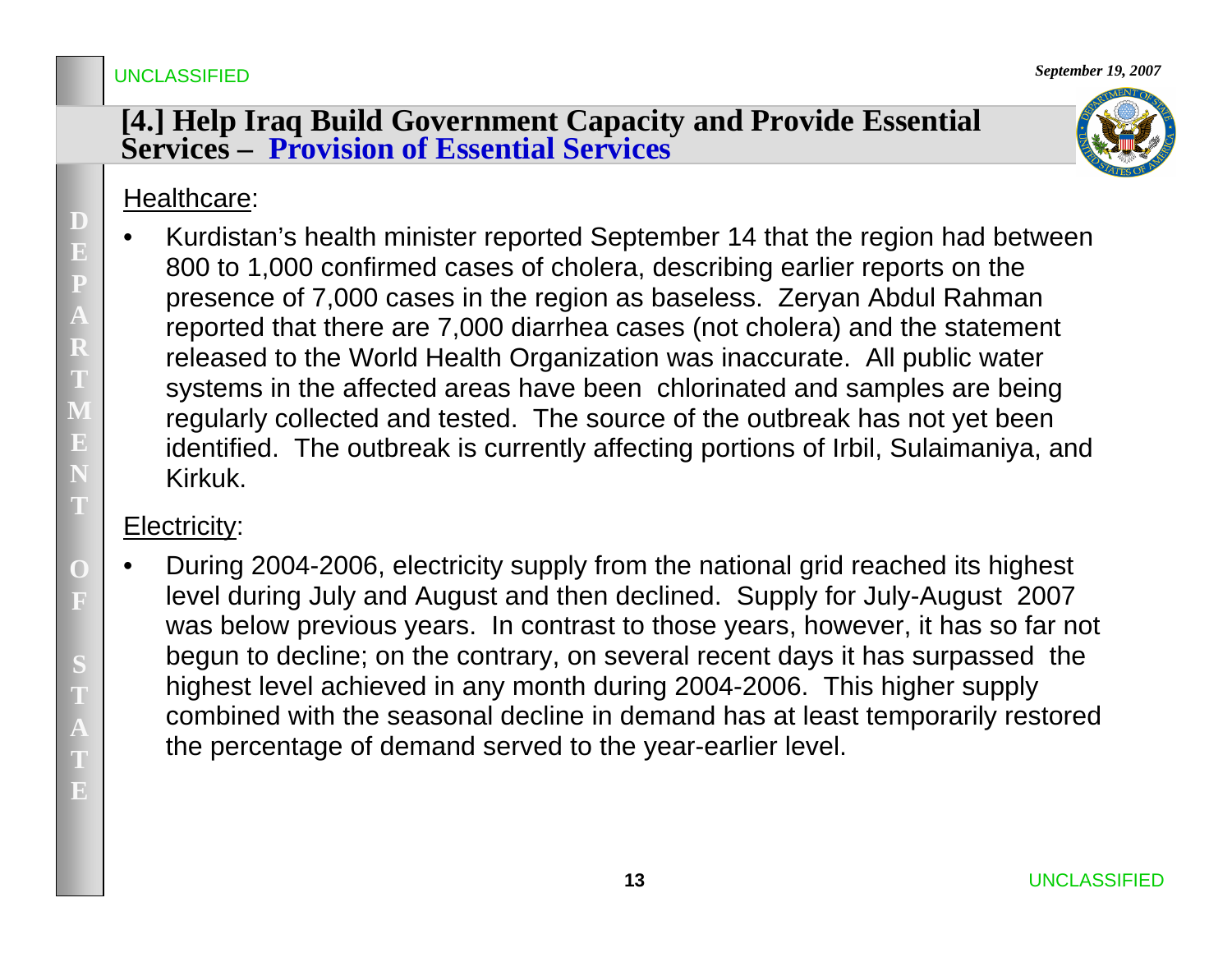# **[4.] Help Iraq Build Government Capacity and Provide Essential Services – Government Capacity**

#### Najaf:

• The Najaf Provincial Reconstruction Team (PRT) reported that contracts for six essential services projects were awarded and notices to proceed were issued. The projects include: a helipad at the governate building, a helipad at the Najaf airport, a runway apron at the Najaf airport, construction at Najaf university, expansion of the Najaf Provincial Council building, and improvements at the al-Zarka water treatment plant.

### Kirkuk:

• The Kirkuk PRT reports that consumers currently wait 4-6 hours to purchase fuel at stations; fueling vehicles remains slow due to reduced pump efficiency during hot summer months. Regional power plants operated normally during this reporting period. The national grid supplied 14 hours per day to the province, with households seeing 6-8 hours a day.

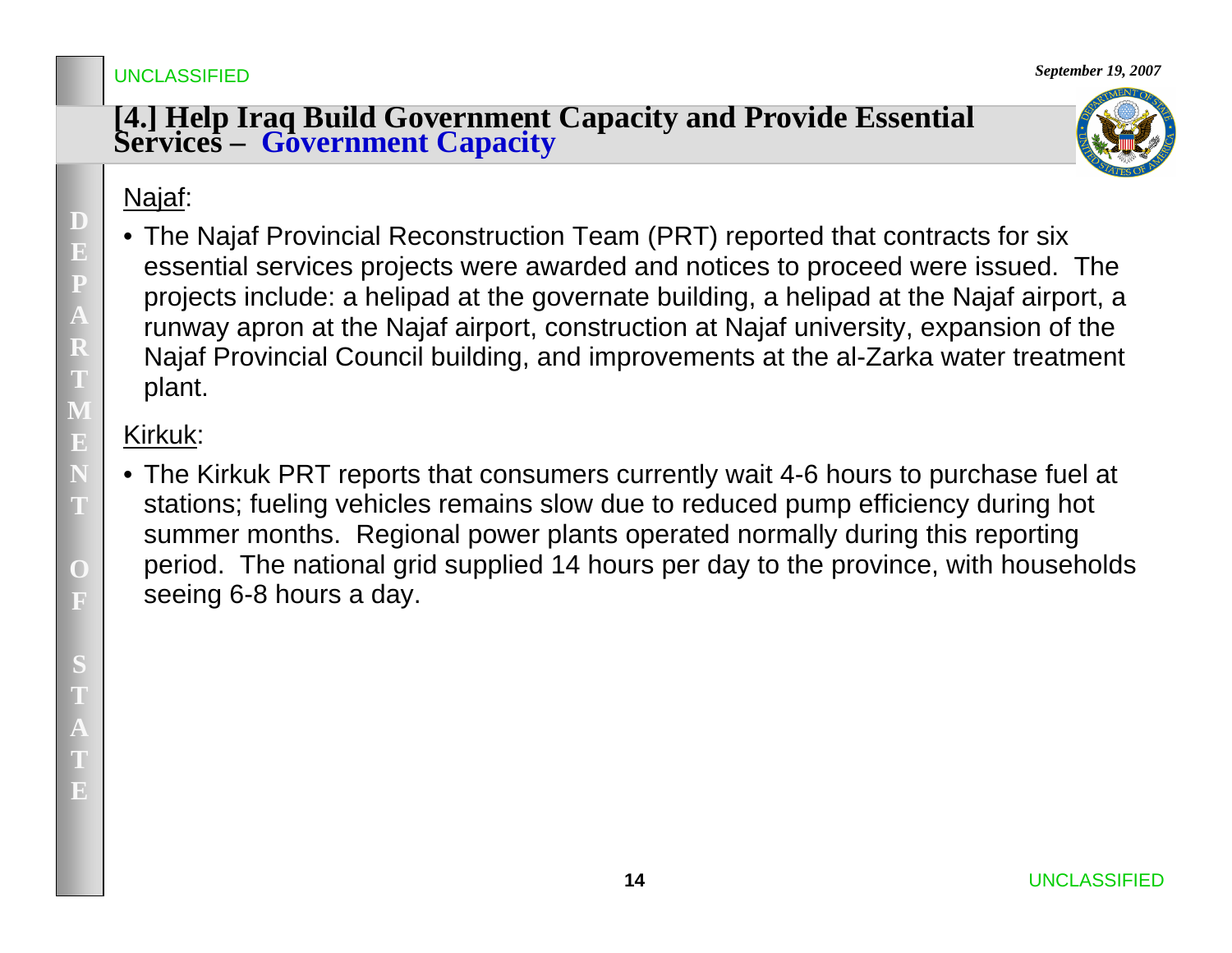#### **[5.] Help Iraq Strengthen Its Economy – Oil Update and Job Creation**

#### Oil Update:

- Crude oil price averages in world markets for the week ending September 14 closed with the following prices:
	- Basrah Light at \$73.392/ barrel Dated Brent at \$77.18/barrel
	- WTI Cushing at \$78.964/ barrel Oman/Dubai at \$73.01/barrel

#### Employment Update:

| <b>Employment Program</b>                                        | <b>Iraqis</b><br><b>Last Week</b> | <b>Iraqis This</b><br><b>Week</b> | % Change |
|------------------------------------------------------------------|-----------------------------------|-----------------------------------|----------|
| Gulf Region District (GRD) (Includes MILCON/OMA)                 | 25,487                            | 25,487                            | $0.00\%$ |
|                                                                  |                                   |                                   |          |
| US Agency for International Development (USAID)                  | 72,092                            | 72,092                            | 0.00%    |
| <b>Commander's Emergency Response Program (CERP)</b>             |                                   |                                   |          |
|                                                                  | 3,519                             | 3,519                             | 0.00%    |
| <b>Multi-National Security Transition Command-Iraq (MNSTC-I)</b> |                                   |                                   |          |
|                                                                  | 4,703                             | 4,794                             | 1.93%    |
| <b>Grand Total</b>                                               | 105,801                           | 105,892                           | $0.09\%$ |

**D**

**E P**

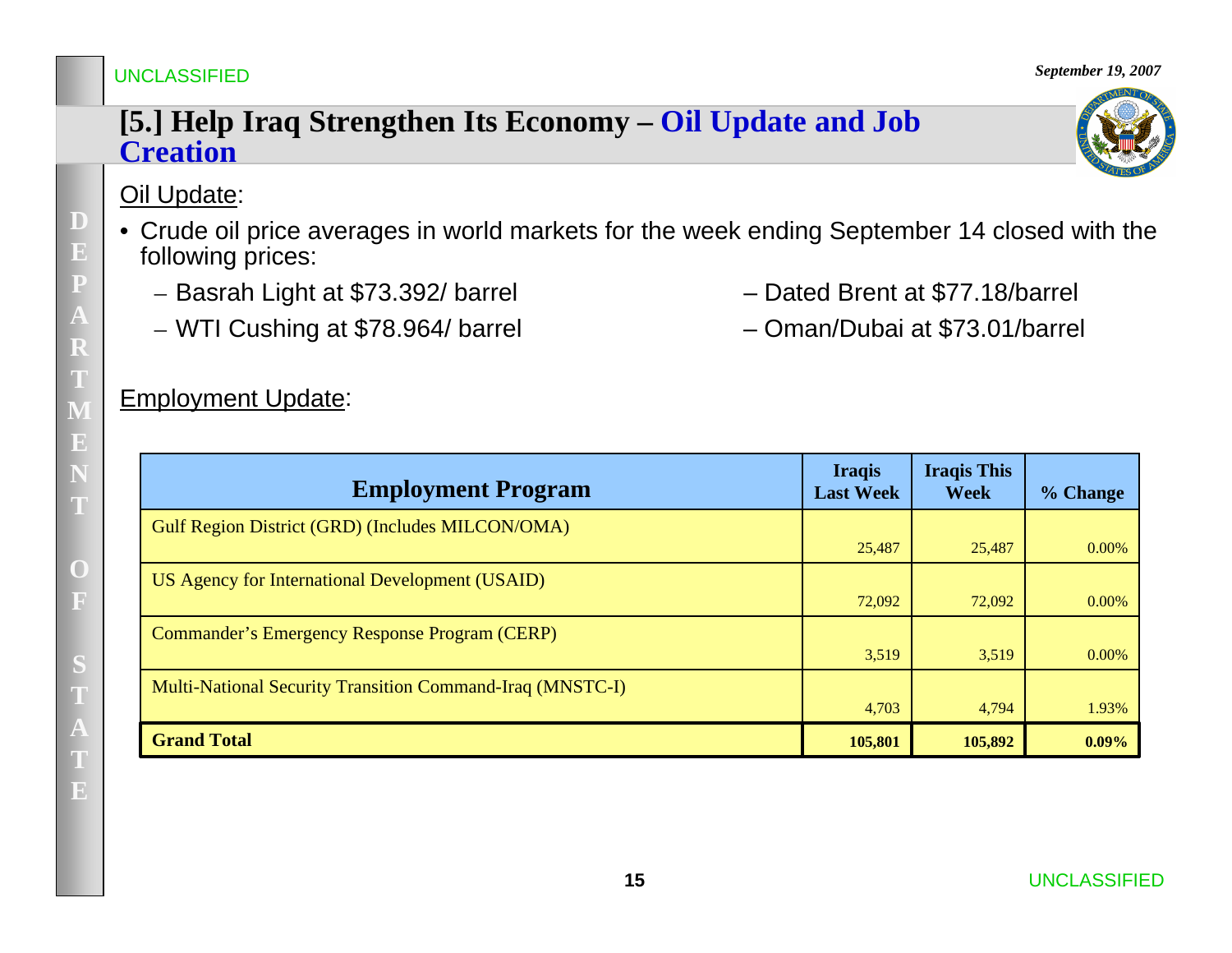### **[5.] Help Iraq Strengthen Its Economy - Banking Sector**

#### Central Bank's US Dollar (USD) Currency Auction:

• The following table shows volume sold of and exchange rates for USD in the Iraqi currency auction since April. Since September, the Central Bank of Iraq (CBI) has slowly appreciated the Dinar, as suggested by the IMF, in an effort to rein in inflation. There are signs that this effort has begun to bear fruit, as year-to-date inflation is 4.8% and the year-on-year inflation rate was 30.2% in July. This decline in the rate of inflation may be temporary, however, as the CBI has slowed its appreciation of the currency and the rate of inflation (particularly for energy prices) typically picks up in the second half of the year.



#### **Central Bank of Iraq USD Currency Auction: September 3, 2006 – September 11, 2007**

US \$ Sold (Weekly Avg) The New Iraqi Dinar (NID) exchange rate line is calculated as a weekly weighted average (**NID/USD**)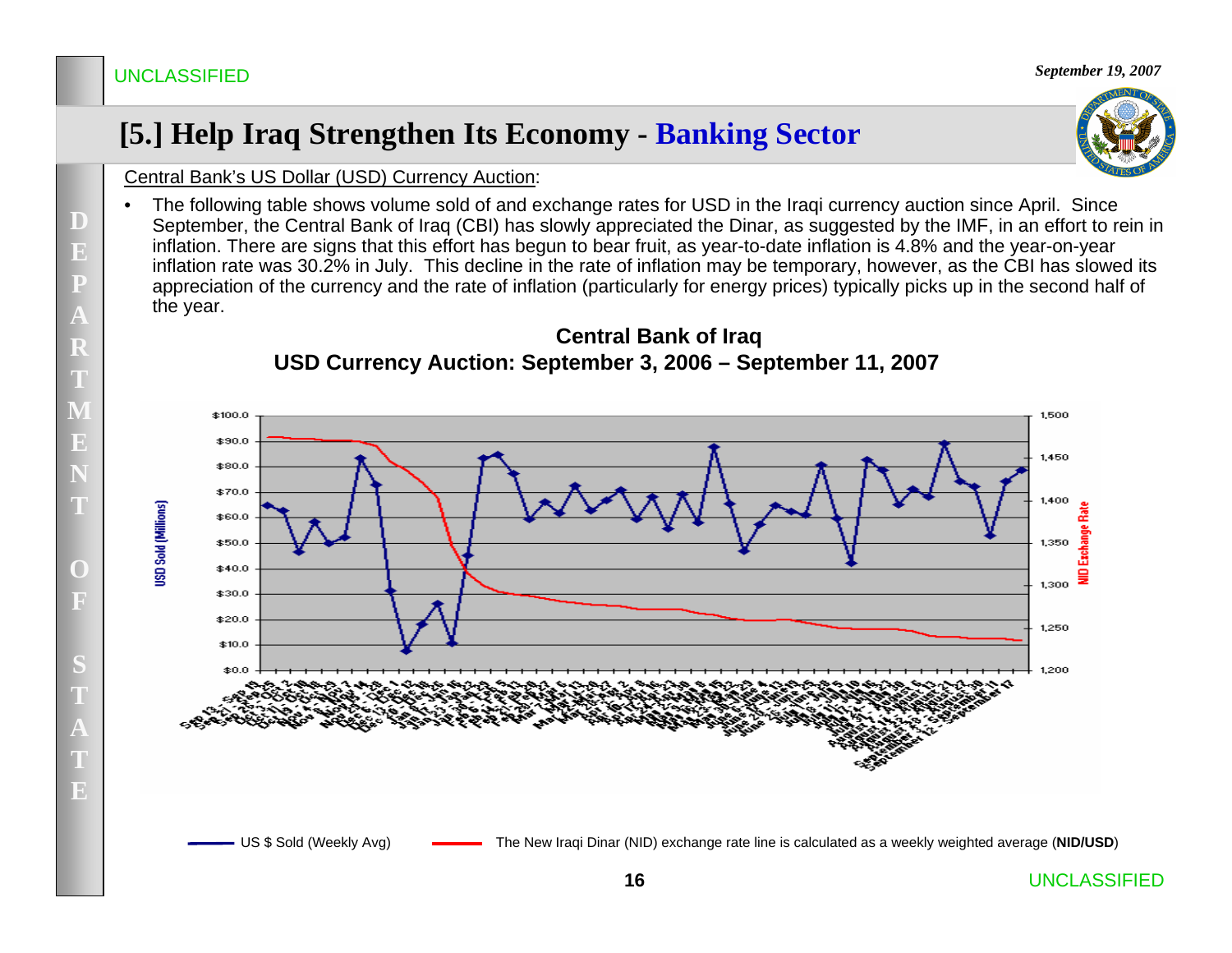### **[5.] Help Iraq Strengthen Its Economy – Securities Markets**

Trading of Iraqi Bonds on the International Secondary Bond Market:

• The following table shows the daily bond resale price and yield on Iraqi bonds issued January 20. The bonds were originally issued to approximately two-thirds of Iraq's commercial creditors as part of a debt exchange arrangement as per Paris Club terms. Iraq's commercial debt was approximately \$22 billion before the debt-swap arrangement. The bonds, which are not yet rated, will mature in 2028.





UNCLASSIFIED

**D**

**E**

**P**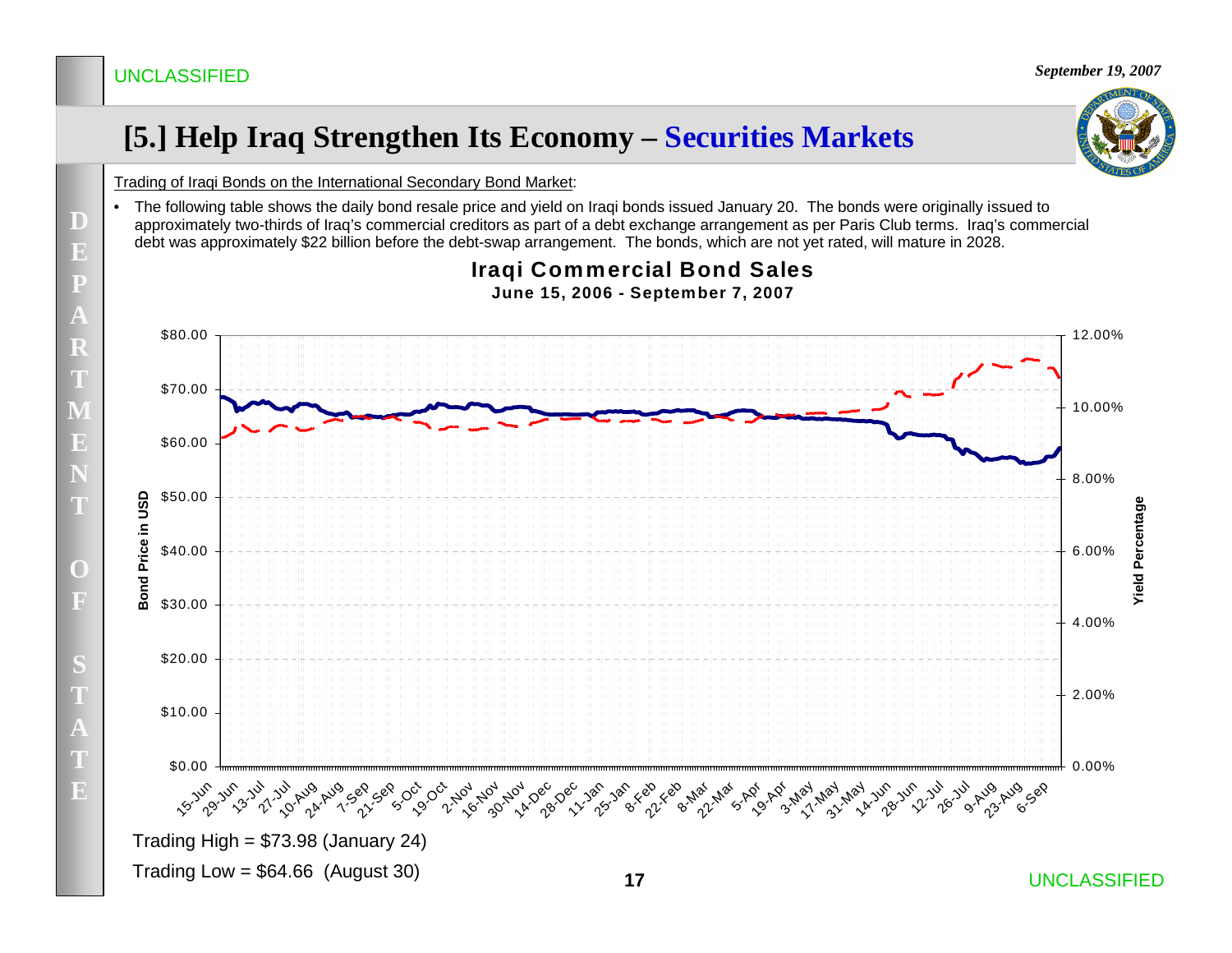### **[5.] Help Iraq Strengthen Its Economy – Economic Events**

### Iraq Demand for Dollar Increased:

• Demand for the dollar was higher in the Iraqi's Central Bank's auction September 17, reaching \$86.2 million compared with \$54.4 million September 15. In its daily statement the bank said it had covered all bids, including \$11.9 million in cash and \$74 million in foreign transfers. Ali al-Yasseri, a trader, reported that the hike in demand for the dollar was due to the increase in foreign payments by the government, while the volume of purchases of dollar cash declined somewhat.

#### Iraqi Securities Market Index:

- • The session of the Iraqi securities market September 16 witnessed weak investor attendance. The market bulletin showed that over 399 million shares (worth over 529 million Iraqi Dinar) were traded in 184 contracts. Baghdad Company for Carbonated Drinks had the highest shares of total trading volume (58.7%) and value (50.7%) in the industrial sector. Shares of six of the 12 banking companies listed on the exchange increased, led by the Bank of Mosul (up 9%).
- • The market price indicator dropped 1.6%, compared to the previous session, and settled at 38.95 points at the end of the session; most of the turnover was in the banking sector, which traded 305 million shares valued at 473 million Iraqi Dinar. By closing, the September 16 session showed 31 out of 93 listed companies traded; prices of 11 rose, 14 dropped and six were unchanged.

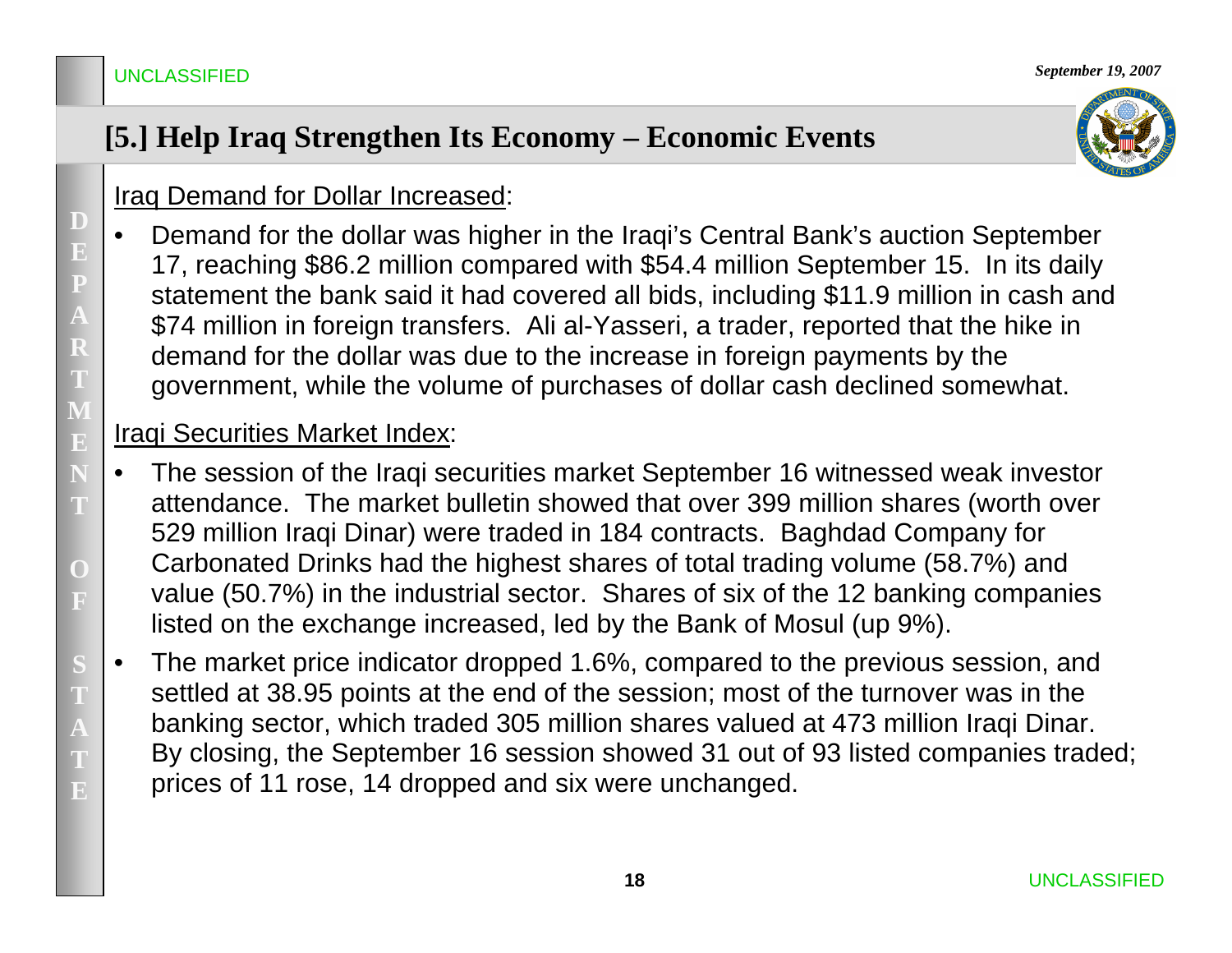**DE**

**P**

**A**

**R**

**T**

**M**

**E NT**

**OF**

**S T**

**AT**

**E**

*September 19, 2007*

### **[5.] Help Iraq Strengthen Its Economy – Crude Oil Production**

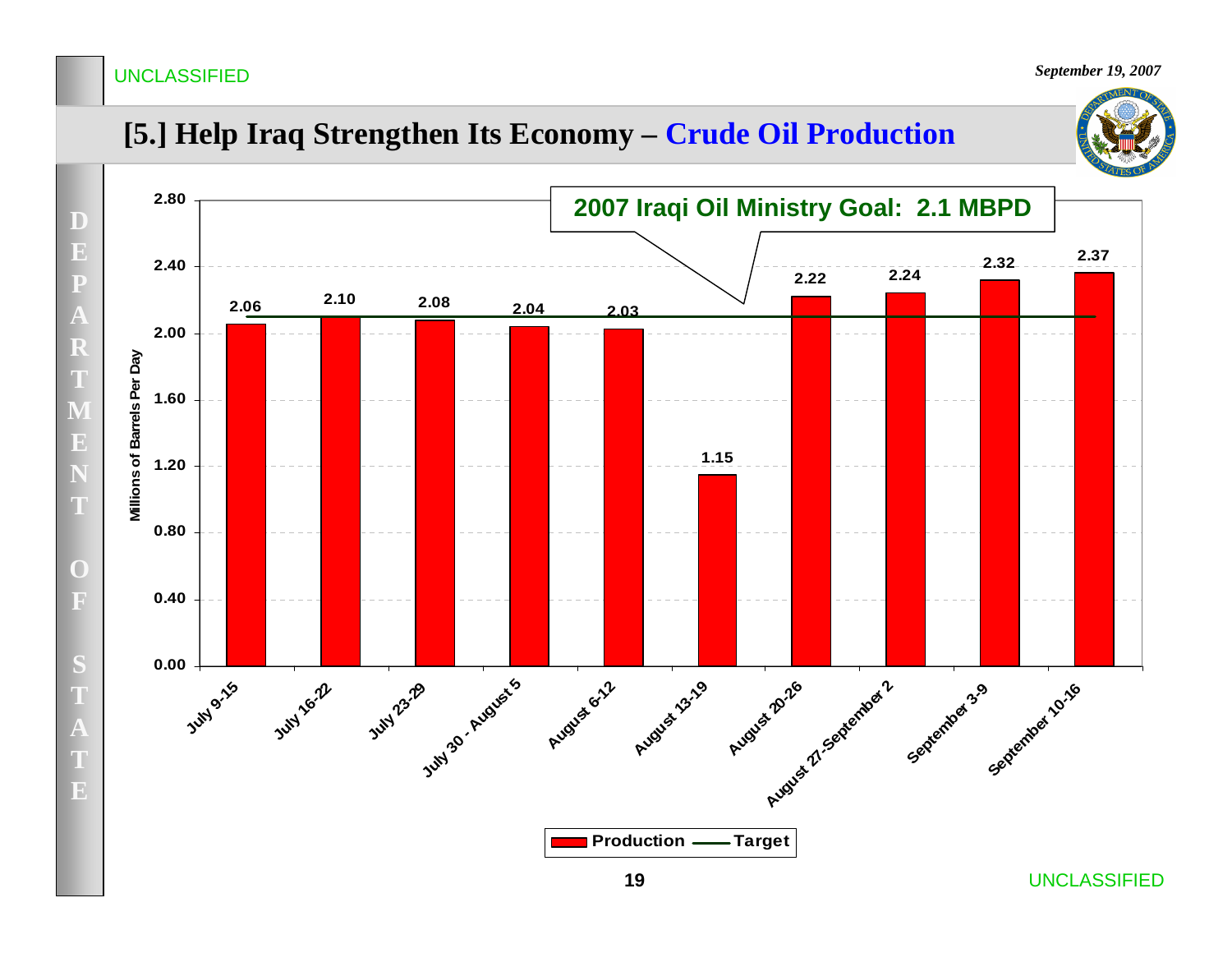### **[5.] Help Iraq Strengthen Its Economy – Crude Oil Export**



UNCLASSIFIED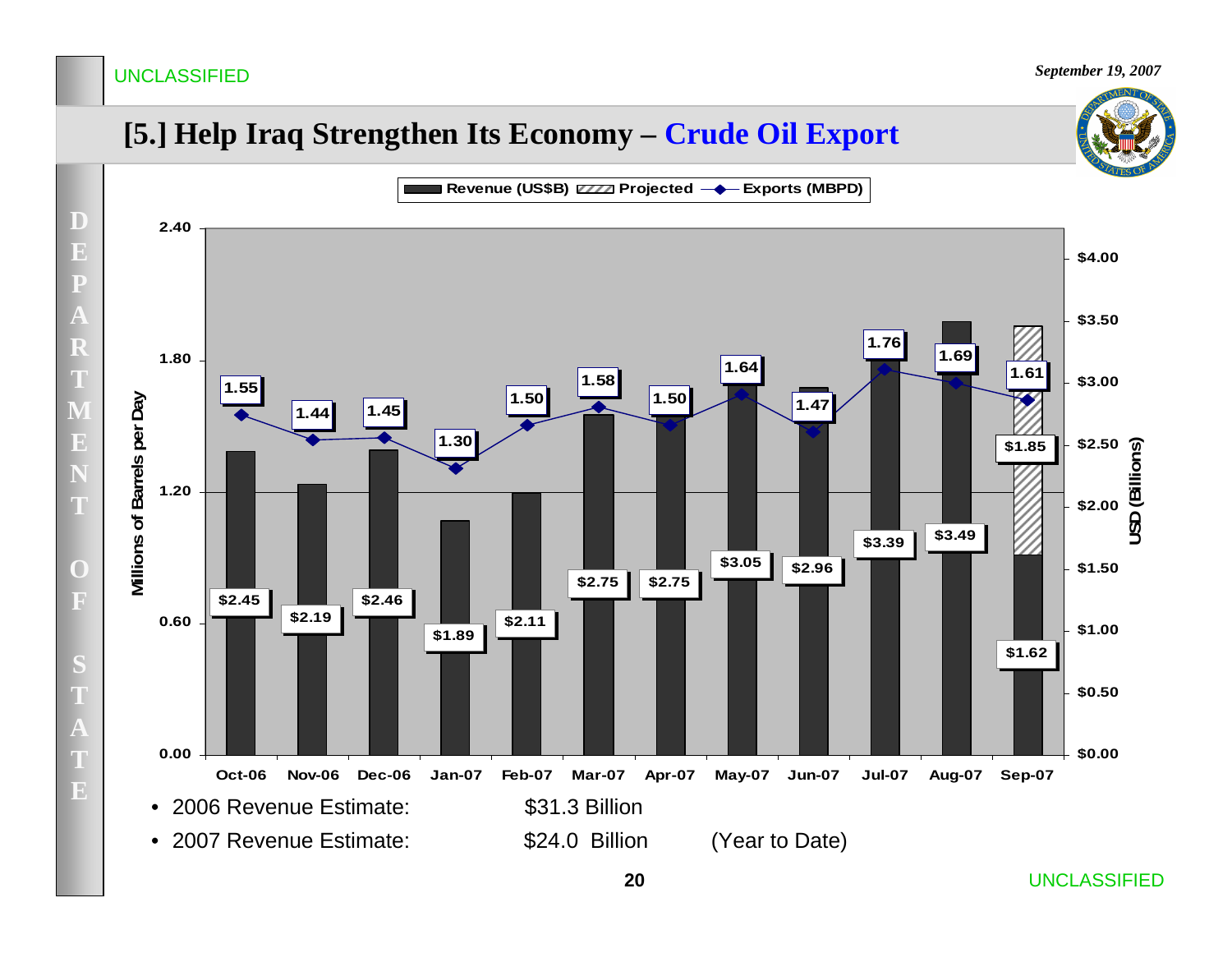**D**

**E**

**P**

**ART**

**M**

**E**

**NT**

**O**

**F**

**S**

**T**

**A**

**TE**

*September 19, 2007*

UNCLASSIFIED

### **[5.] Help Iraq Strengthen Its Economy – Total Critical Refined Product Supplies**



**21**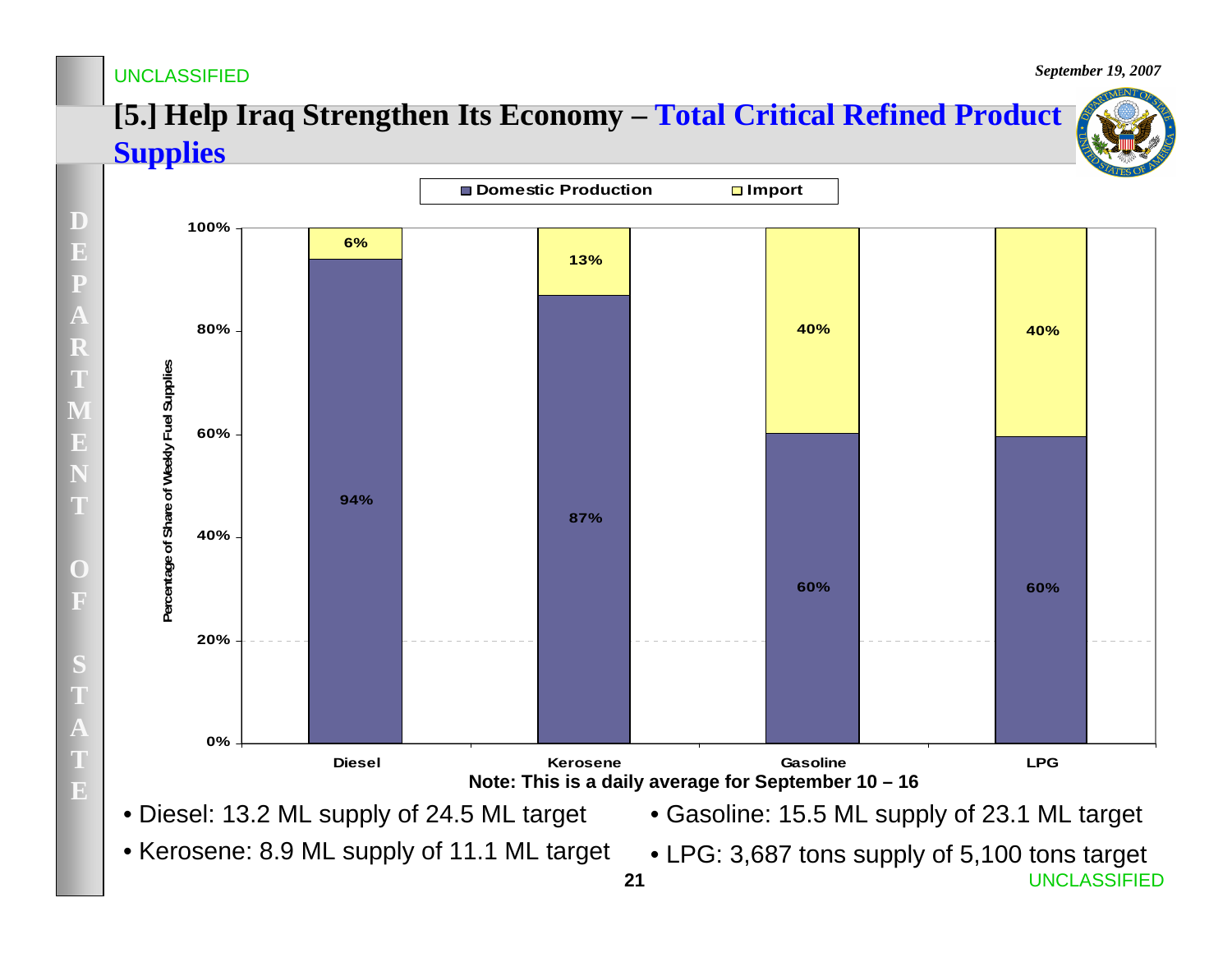### **[5.] Help Iraq Strengthen Its Economy – National Stock Levels**



• The goal is to have on hand 15 days supply of all refined products, calculated on the basis of maximum consumption over the year and not adjusted for seasonal variation. The numbers given above are monthly averages.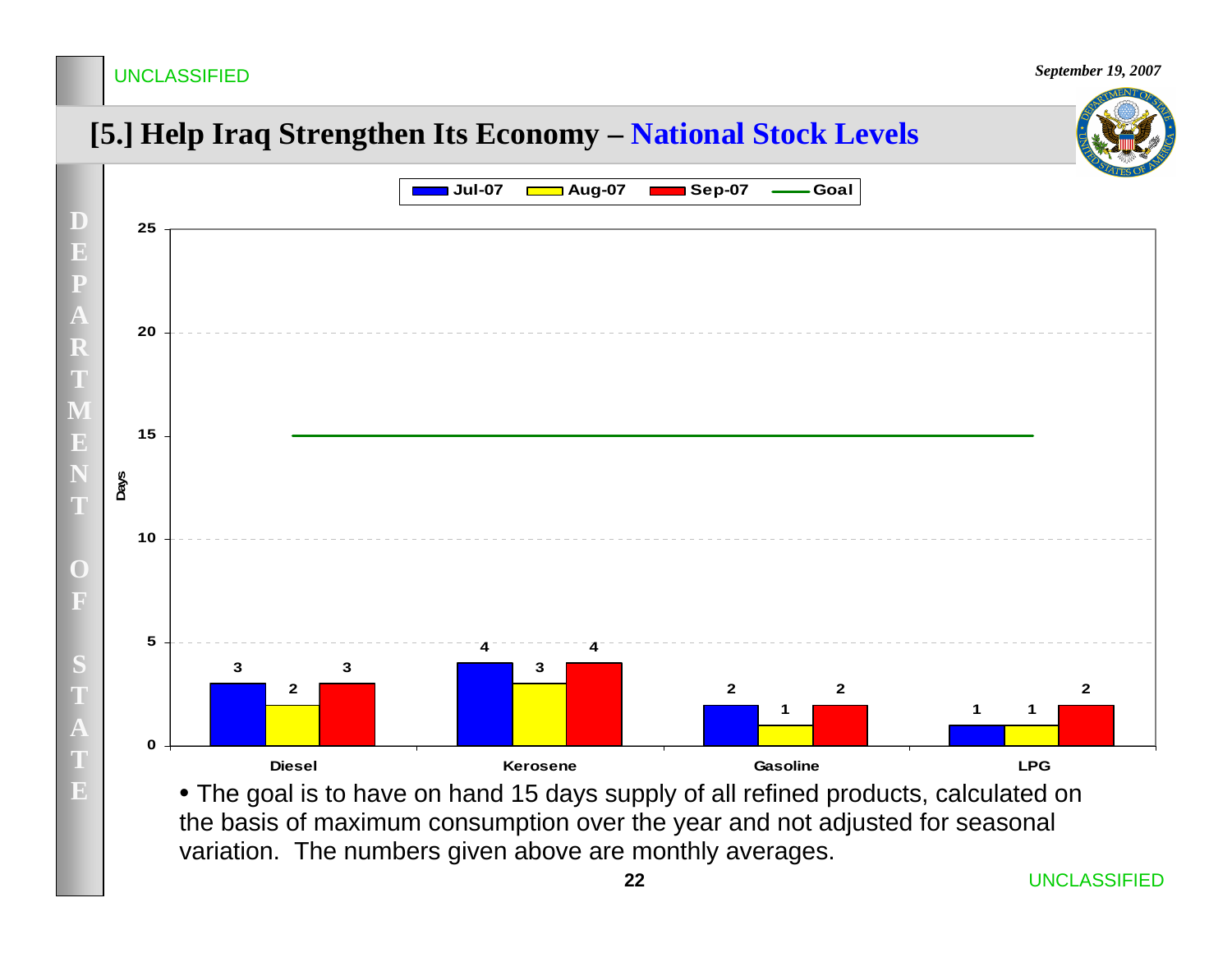#### **[6.] Help Iraq Strengthen the Rule of Law and Promote Civil Rights– Rule of Law**



### Released Detainees Pledge to Uphold Rule of Law:

• Iraqi police and Coalition forces (CF) released a total of 67 detainees September 12 in Baqubah, as a demonstration of due process and in the spirit of Ramadan. "This release shows the development of the rule of law in the province as well as evidenced-based police work. This goes hand-in-hand with improvements in the Diyala provincial government," said Major Paul Brooks, 3rd Brigade Combat Team, 1st Cavalry Division. CF released 37 detainees to the authority of the Iraqi Provincial Police, after a comprehensive review of case evidence. The Iraqi Police then released the 37, in addition to 30 of their own detainees, from the Major Crimes Unit jail. Each individual freed said a prayer and took a pledge to not break the law nor bear arms against the Iraqi government or CF. They also agreed to assist both organizations whenever called upon.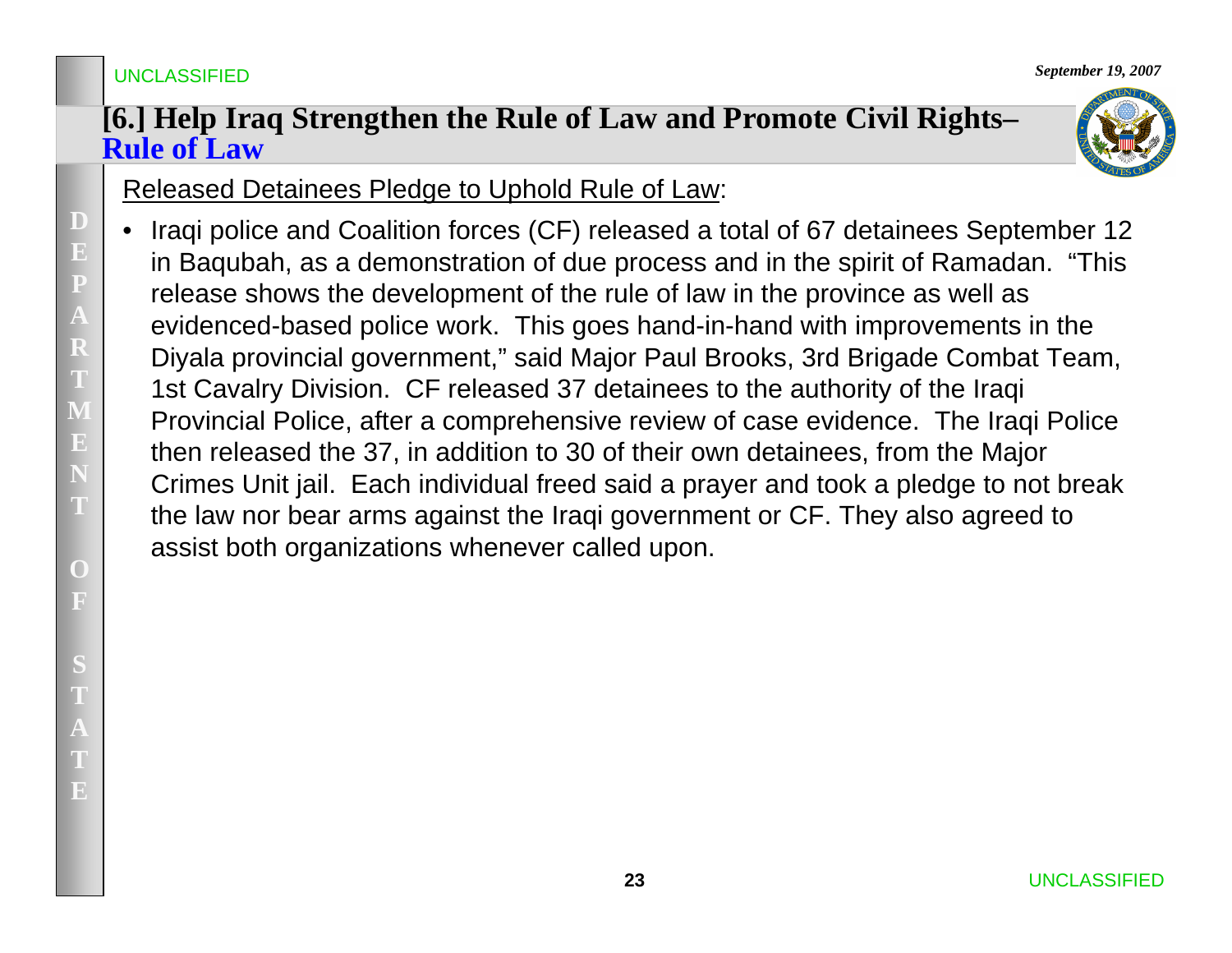### **[7.] Increase International Support for Iraq – Developments**

UN Agencies Launch \$85-million Appeal to Aid Iraqi Refugees:

• On September 18 United Nations humanitarian agencies - the UN Children's Fund (UNICEF), UN Population Fund (UNFPA), UN High Commissioner for Refugees (UNHCR) and the World Food Program (WFP) - launched a joint \$84.8-million appeal to meet the health and nutrition needs of an estimated 2.2 million Iraqis who have been displaced to neighboring countries. The funds are required to support host governments in meeting the health and nutrition needs of the refugees until the end of next year.

### Georgia to Cut Iraq Contingent by 2008:

 The Republic of Georgia will cut the size of its military contingent in Iraq from 2,000 soldiers and other personnel to around 300 by next summer as part of a previously reached agreement with U.S. military officials.

### UN Voices Concern Over Northern Iraq Shelling:

• UN Secretary-General Ban Ki-moon's Special Representative Ashraf Qazi voiced concern over the intermittent shelling of areas in the northern region of Kurdistan. Mr. Qazi recently discussed the issue with all relevant parties and urged them to use their good offices to ensure an immediate end to the shelling. He called on all concerned parties to refrain from activities that "can lead to further destabilization of the political and humanitarian situation in Iraq."

**D**

**E P**

**A**

**R**

**T**

**M**

**E**

**N T**

**O**

**F**

**S T**

**A**

**TE**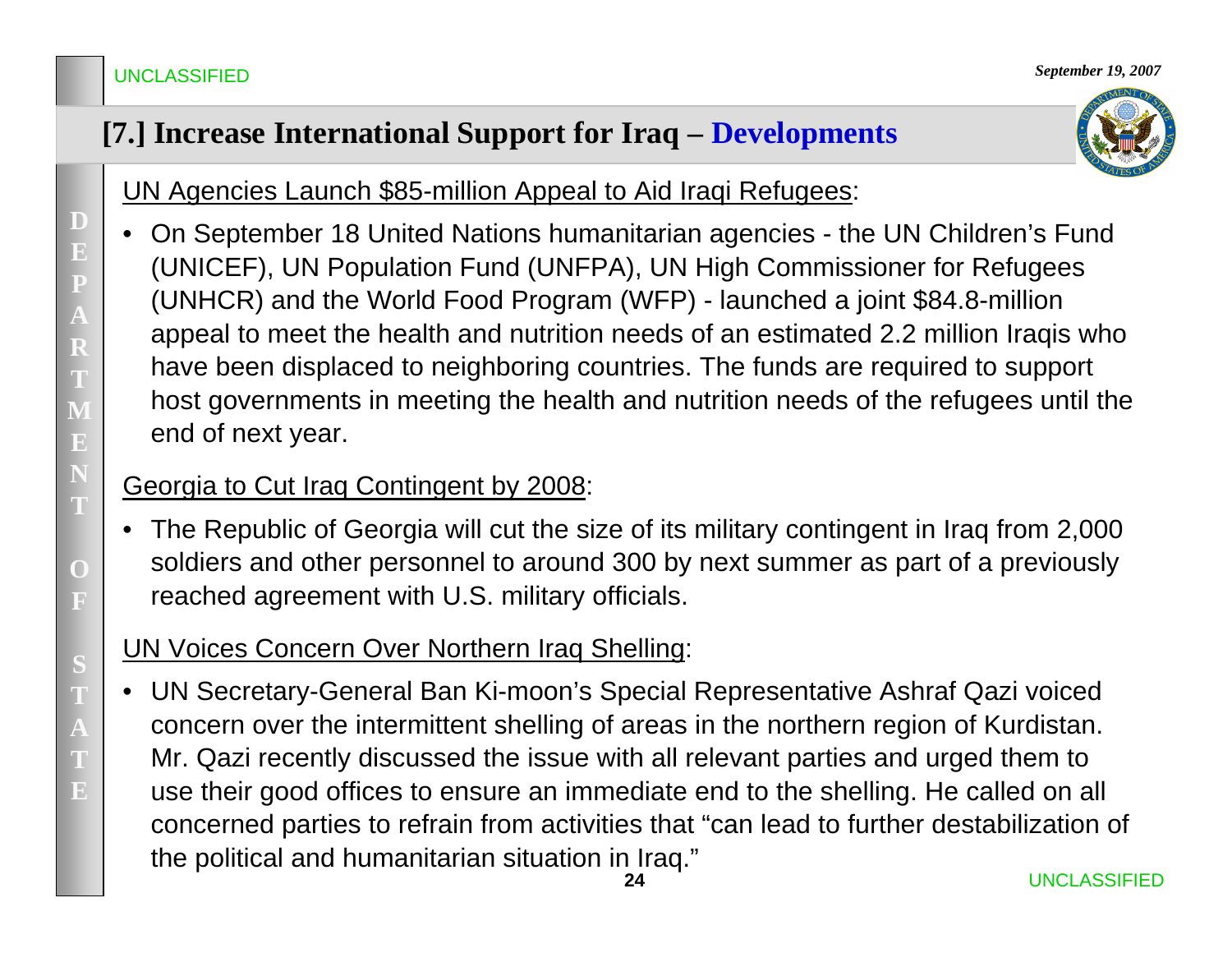# **[7.] Increase International Support for Iraq – Contributors to Iraqi Stability Operations**



### **25 Countries with forces in Iraq (in addition to U.S.)**

| <b>Albania</b>        |
|-----------------------|
| Armenia               |
| Australia             |
| Azerbaijan            |
| Bosnia-Herzegovina    |
| <b>Bulgaria</b>       |
| <b>Czech Republic</b> |

**Denmark El SalvadorEstoniaGeorgia Japan Kazakhstan**

| Korea            | Poland           |
|------------------|------------------|
| Latvia           | Romania          |
| Lithuania        | <b>Singapore</b> |
| <b>Macedonia</b> | Slovakia         |
| Moldova          | <b>Ukraine</b>   |
| <b>Mongolia</b>  | UK               |

**TOTAL ~ 12,279 Forces**

**\*Note: Fiji participating as a part of the UN mission in Iraq.** 

### **33 Countries and NATO\*** (including US) **Support Iraqi Stability Operations**

\*33 includes the 25 countries listed above, the US, Fiji, and seven NATO, non-MNF-I countries: Iceland, Italy, Netherlands, Portugal, Slovenia, Turkey

**D**

**E**

**P**

**AR**

**T**

**M**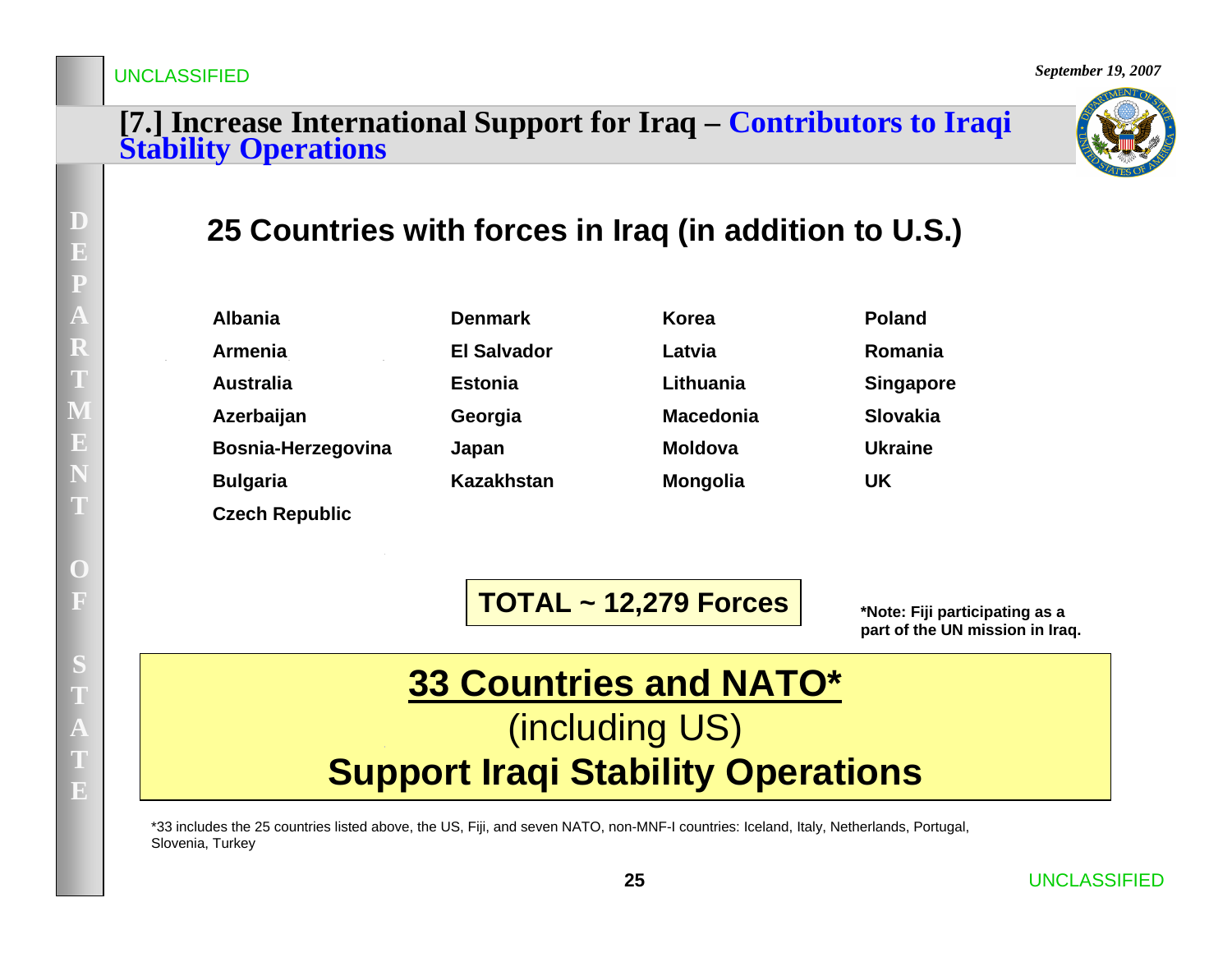### **[8.] Strengthen Public Understanding of Coalition Efforts and Public Isolation of the Insurgents – Developments**

### Assassination of Abu Risha:

• In a front page editorial entitled "Under the Light of Assassinating Abu Risha", the independent al-Mada newspaper examined the assassination and discussed the penetration of al-Qaida and how it had previously attempted to assassinate Deputy PM al-Zubai. Al-Mada focused on the necessity of using patriotism as the sole standard for members of the Iraqi Security Forces.

#### Ramadan Television Series Spoofs Morbid Reality in Iraq:

• In its much-hyped political comedy "Anba al-Watan," al-Sharqiya satellite channel has roped in popular Iraqi actor Rasim al-Jumaili to play a political leader in an Arab country not unlike Iraq.

### Famous Norwegian Coach to Lead Iraq's Football Team:

• The Iraqi Football Association signed a contract with the famous Norwegian Coach Egel Roger Olsen, nicknamed "Drillo," September 16. An Iraqi coach said that the contract is for three years and renewable.

### Iraqi Wins First Gold Medal in World Paralympics:

• An Iraqi swimmer with special needs won his country its first gold medal in the 100 meters freestyle in the international Paralympic games in Taiwan, upping the number of Iraq's medals to eight.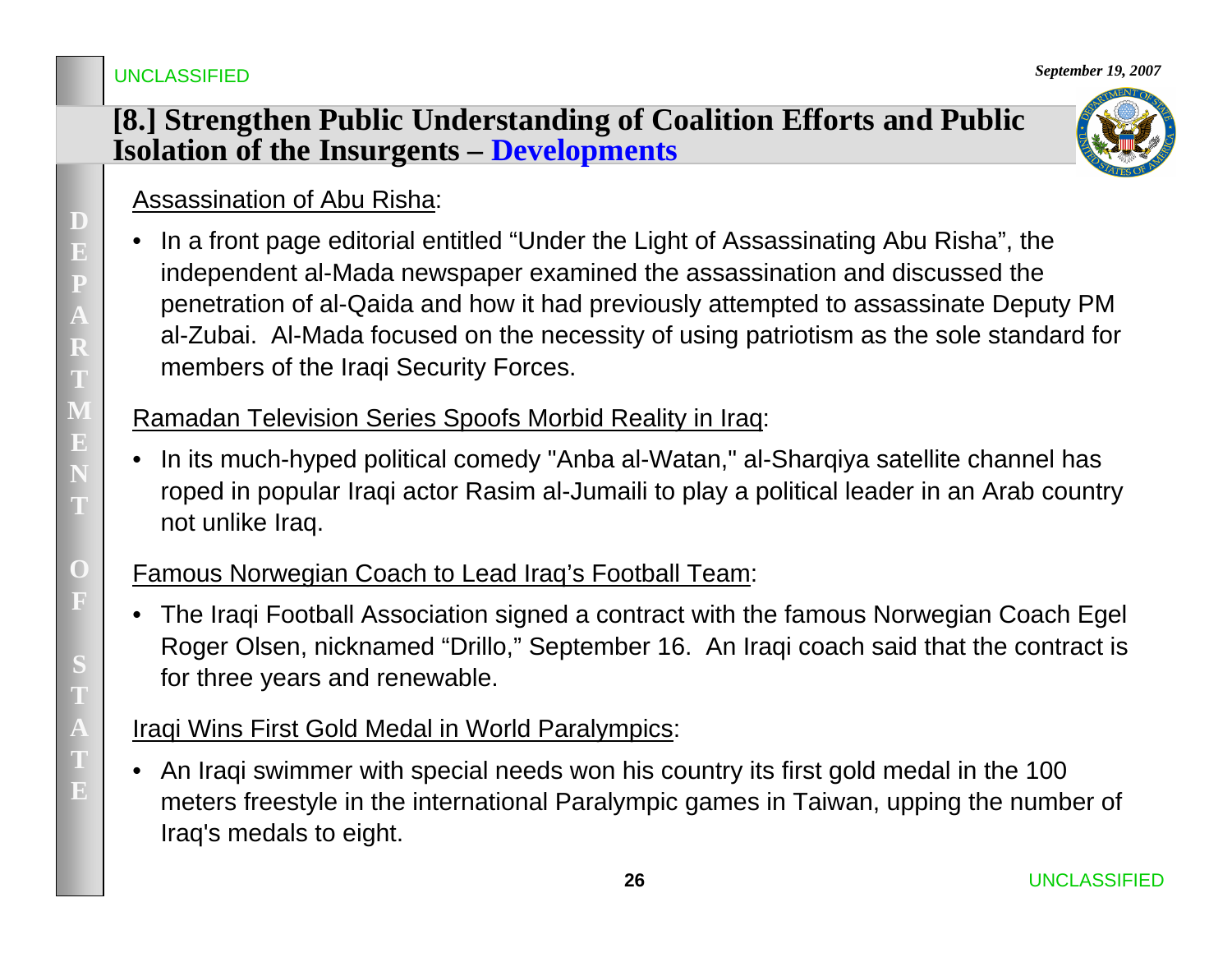### **Iraq Weekly Status – General Information**

- This brief draws from multiple sources. References are cited on the following pages.
- Please forward all questions and/or comments to: NEA-I-IPOG-DL@state.gov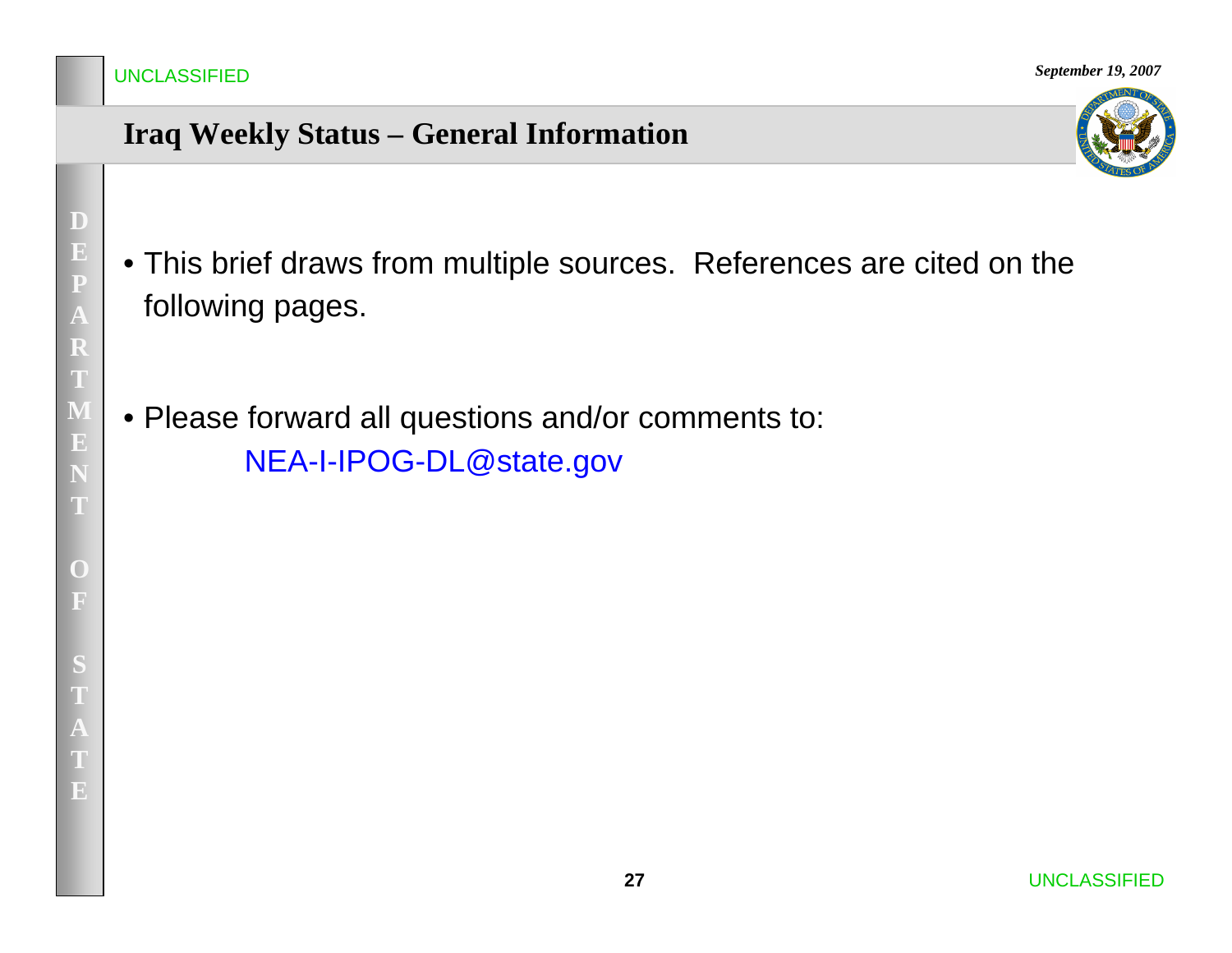### **Notes and Source Citations (1 of 3)**

| '''<br><br>×<br>۰,<br>× |  |
|-------------------------|--|
|-------------------------|--|

**D**

**EP**

**A RT**

**M**

**E**

**N T**

**O**

**F**

**S T**

> **ATE**

- September 17 (IHT http://www.iht.com/articles/2007/09/16/news/iraq.php)
- September 12 http://www.mnf-iraq.com/index.php?option=com\_content&task=view&id=13981&Itemid=21

#### Slide 6:

–September 15 - http://www.mnstci.iraq.centcom.mil/advisor.htm

#### Slide 7:

–DoD Input to Iraq Weekly Status Report September 18, 2007

#### Slide 8:

- –http://www.iht.com/articles/ap/2007/09/17/africa/ME-GEN-Iraq-Politics.php
- http://www.nytimes.com/2007/09/14/world/middleeast/14iraq.html?em&ex=1189915200&en=585c4c6845697aea&ei=5087%0A

#### Slide 9:

–NEA Political Section, NEA-I-POL-DL@state.gov

#### Slide 10:

– ITAO Weekly Report, September 18, 2007

#### Slide 11:

- POC Department of State, NEA-I ASSIST, 202 647-9815
- The chart shows average daily power production in megawatt hours (MWh). 120,000 MWh goal equates to 20 hours at 6000 MW average supplied load or 24 hours at 5000 MW average supply load.

#### Slide 12:

- –17 September 2007 – (Iraq Directory) http://www.iraqupdates.com/scr/preview.php?article=21845
- –17 September 2007 – (Iraq Directory) http://www.iraqupdates.com/scr/preview.php?article=21845

#### Slide 13:

–14 September 2007 - ( Voices of Iraq) http://www.iraqupdates.com/scr/preview.php?article=21757

#### Slide 14:

– PRT Weekly Summary August 31 – September 6 – (Najaf, Kirkuk)

#### Slide 15:

– Oil Prices are sourced from Bloomberg

#### Employment Update:

- Information regarding the Employment Update was sourced from the ITAO Weekly Report September 12, 2007.
- CERP has not reported figures for some time. Until they report accurate data, the number will remain at 0.
- PCO will be reporting on a bi-weekly basis.